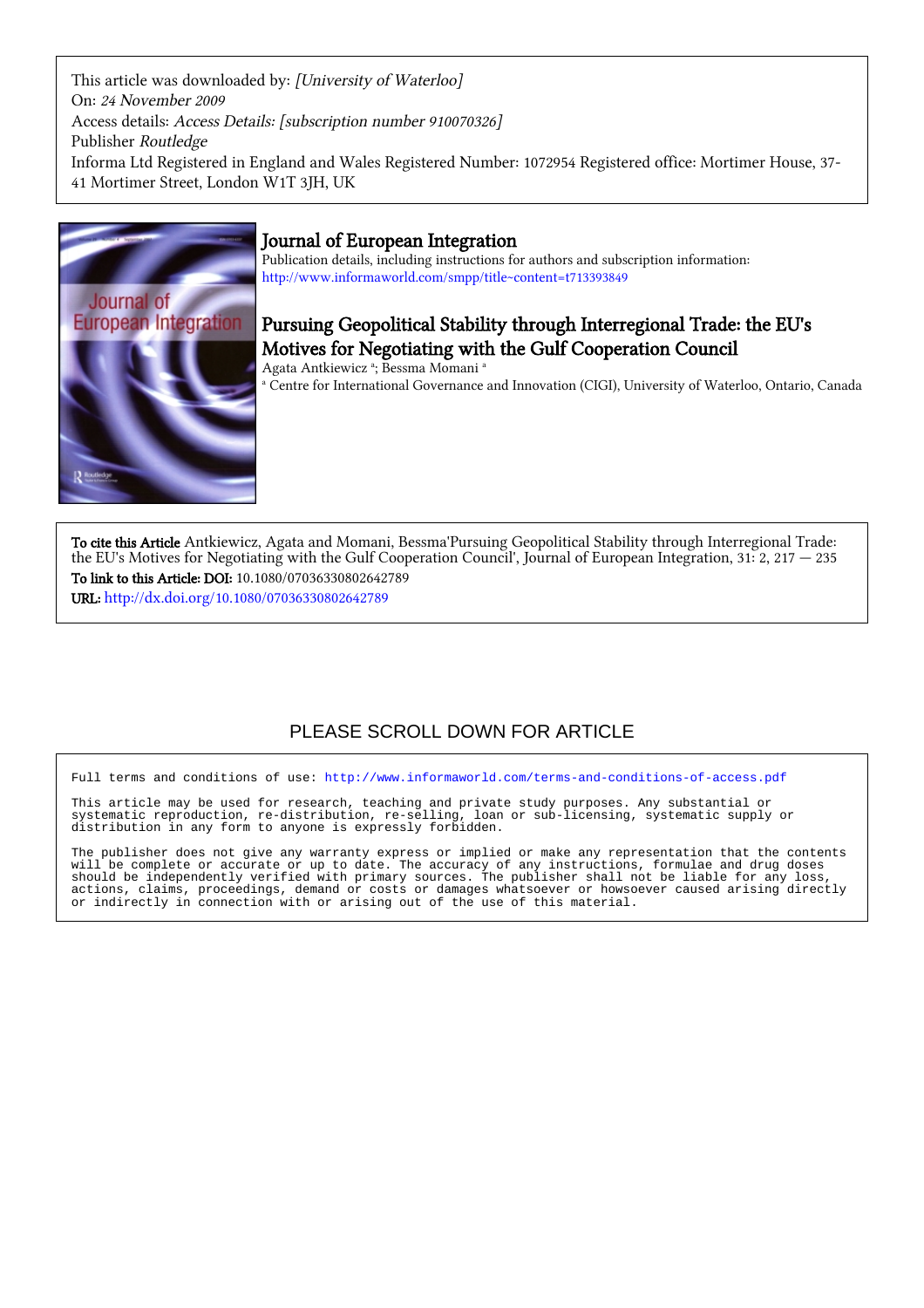# Pursuing Geopolitical Stability through Interregional Trade: the EU's Motives for Negotiating with the Gulf Cooperation Council

### AGATA ANTKIEWICZ & BESSMA MOMANI

*Centre for International Governance and Innovation (CIGI), University of Waterloo, Ontario, Canada*

ABSTRACT The European Union's drawn-out trade negotiations with the Gulf Cooperation Council (GCC) could result in the first region-to-region free trade agreement. The EU's motives for advancing interregional negotiations with the GCC have not been focused primarily on creating trade, which is argued to be relatively limited for the EU. Instead, the EU's motives for continuing negotiations with the GCC are explained by the EU's geopolitical and ideational interests and to a lesser extent by interest group influences. We do not find, however, strong evidence of EU bureaucratic motives as a factor in GCC negotiations. Based on these findings, this paper suggests that the recent reawakening of EU–GCC negotiations can best be explained by the relative increase in the geopolitical importance of the Gulf.

KEY WORDS: GCC, EU, interregionalism, trade negotiations

#### **Introduction**

When Saudi Arabia, Qatar, Bahrain, United Arab Emirates, Kuwait and Oman formed the Gulf Cooperation Council (GCC) in 1981, the European Union (EU) recognized the importance of this emerging regional organization. Consequently, an EU–GCC framework agreement was signed in Luxembourg in 1988 and went into effect in 1990, when the first Joint Council met in Oman. Under the EU–GCC framework agreement, a Joint Cooperation

ISSN 0703–6337 Print/ISSN 1477–2280 Online/09/020217-19 © 2009 Taylor & Francis DOI: 10.1080/07036330802642789

Correspondence Address: Bessma Momani, Centre for International Governance and Innovation (CIGI), University of Waterloo, 200 University Avenue West, Waterloo, Ontario, N2L 3G1, Canada. E-mail: bmomani@uwaterloo.ca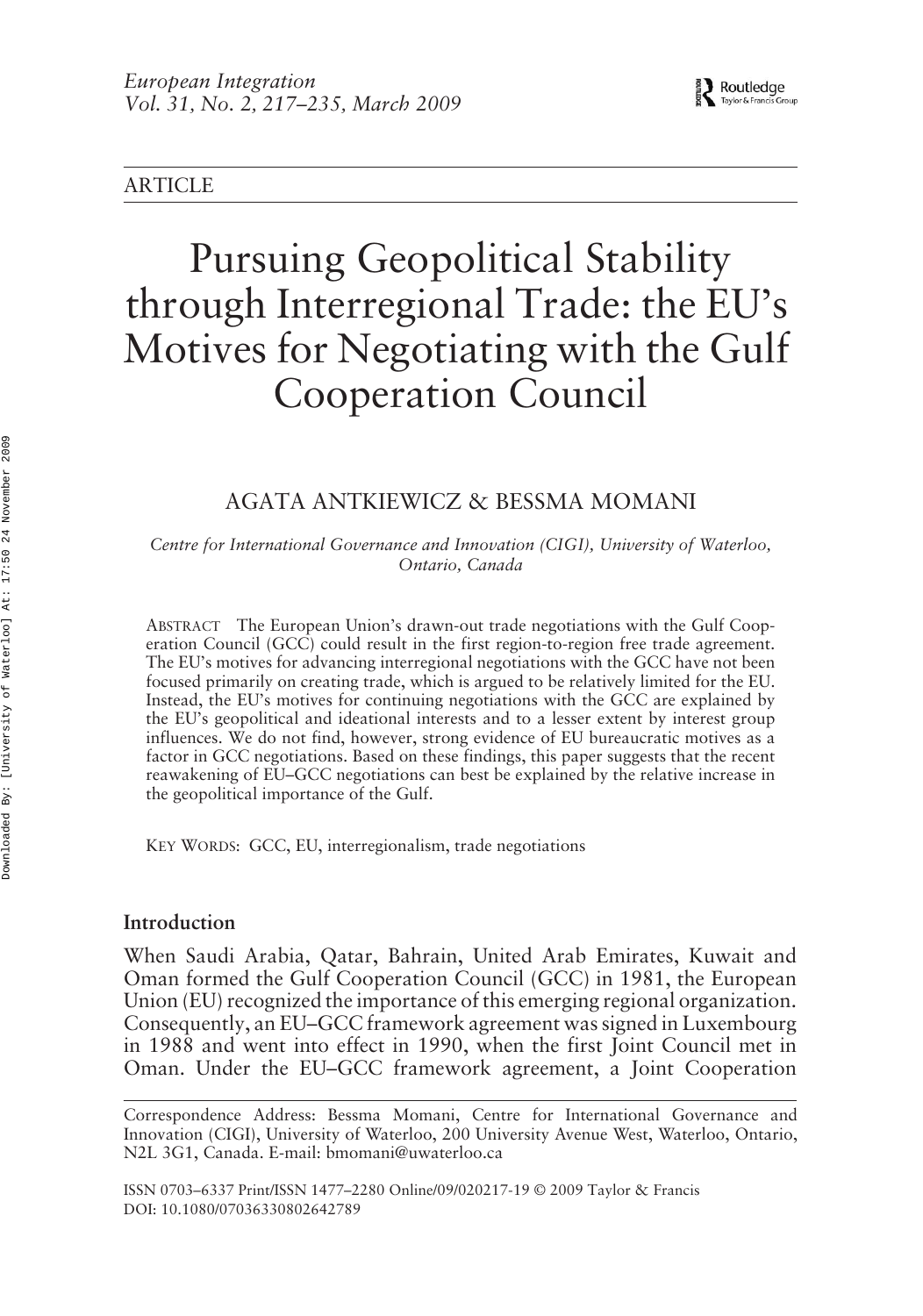Committee (JCC) was created to hold frequent and regular talks on this and other issues. The JCC, however, remained relatively dormant throughout the latter half of the 1980s. This changed when the 1991 Persian Gulf crisis briefly reinvigorated interest in the region (Nonneman 2006). At the time, the GCC tried to kick-start negotiations, setting up a mission in Brussels in 1994 (Furtig 2004, 31). However, the EU did not reciprocate with a mission to the GCC and did not show interest in furthering negotiations with the GCC. By 1995, trade negotiations between the EU and the GCC had slowed to a halt.

Since 9/11, the US invasion of Iraq and the GCC's establishment of its customs union (CU) in 2003, however, the EU has exhibited renewed interest in the negotiations and has accelerated talks. In fact, there have been numerous signals that a free trade agreement (FTA) will be signed in the near future.1 During EU Trade Commissioner Peter Mandelson's visit to the GCC in 2007, he stated that 'we are now very close to an agreement that would not only be the first ever region-to-region FTA in the global trading system but which has the potential to open doors for new investment and new trade beyond what we can offer through the WTO' (quoted in EU Commission 2007a). Once the EU–GCC FTA is signed, this first group-to-group FTA will represent a unique form of 'pure interregionalism', or free trade between two CUs.

Questions remain, however, about the timing and impetus behind this recent turn of events. What accounts for EU preferences in the negotiation of an interregional trade agreement with the GCC? Why has the EU recently revived interest in negotiating with the GCC? We find the EU–GCC case very peculiar because, contrary to what Mandelson suggests, and as we show below, trade creation does not appear to be a driving force behind EU interests in FTA negotiations with the GCC. Instead, there appear to be other interests at stake. In this paper we consider several alternative explanations formulated by Aggarwal and Fogarty (2004, 7–16). Specifically, we assess the role played by bureaucratic interests, interest group pressure, ideational factors and geopolitical considerations in the EU's renewed interest in the EU–GCC FTA. We conclude that the EU's motives for negotiating with the GCC at this time are best explained first by geopolitical and ideational factors, secondly by interest group lobbying and, least of all, by bureaucratic reasons.

#### **Limited Trade Creation for the EU in an FTA with the GCC**

Usually, trade creation is seen as the core motive behind trade negotiations. However, this does not appear to be the case for the EU in its negotiations with the GCC: GCC exports to the EU account for a mere 2.7 per cent of total EU imports (based on 2006 figures; Eurostat 2007). These imports are composed mostly of fuels, machinery and transport equipment (i.e. power generation plants, railway locomotives and airplanes) and chemicals (see Table 1). On the export side of the equation, the GCC represents the EU's fifth largest export market (see Eurostat 2006, 3), with machinery, transport materials and manufactured goods making up the majority of these exported products (see Table 2). These EU exports to the GCC account for less than 5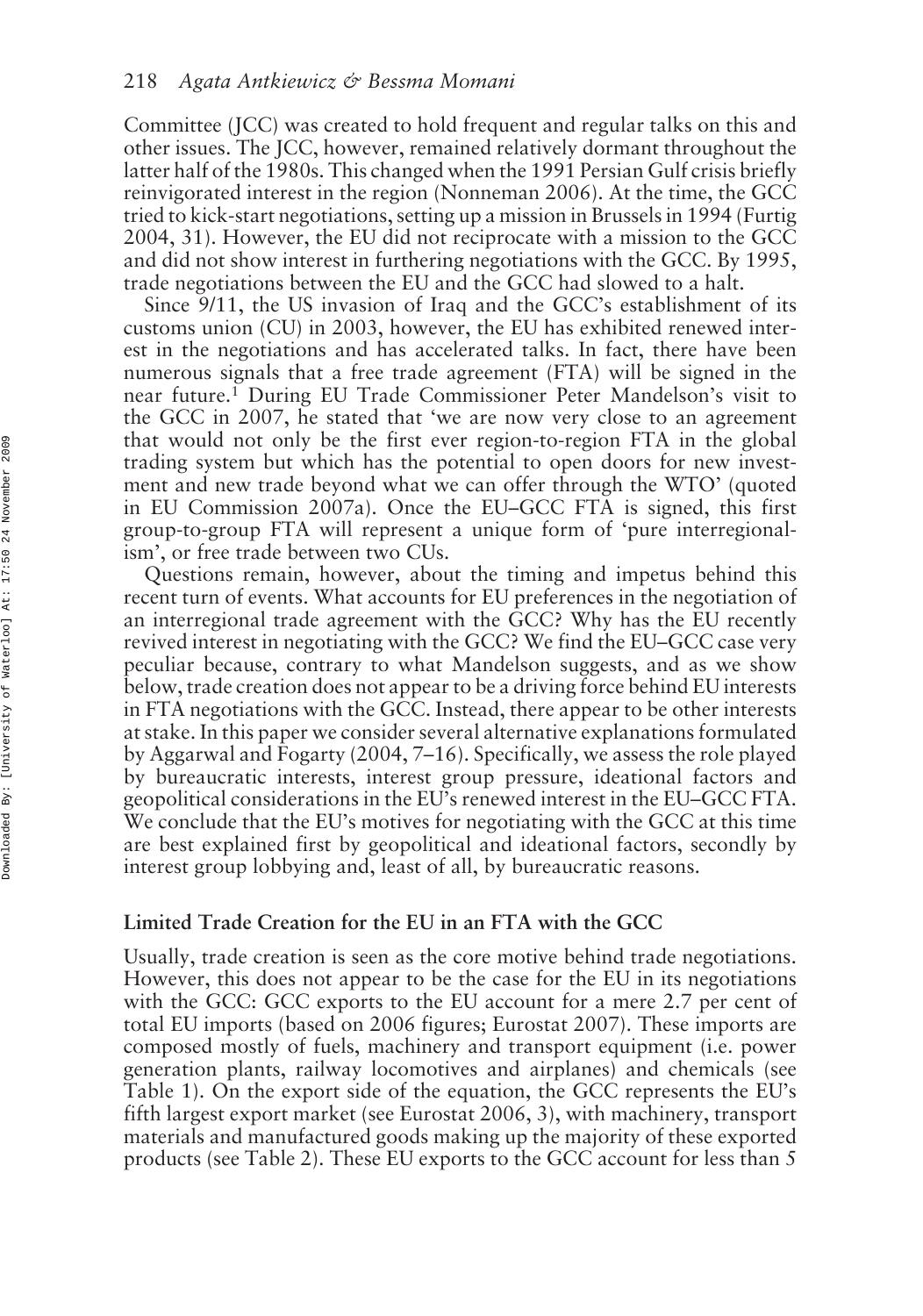| 1995<br>1997<br>2000<br>2003<br>2005<br>2006 | Food and<br>(%) | Mineral fuels,<br>lubricants and<br>Live Animals related materials Chemicals<br>(%) | (%) | Manufactured and transport<br>goods<br>(%) | Machinery<br>equipment<br>(%) | <b>TOTAL</b><br>$(\in$ billions)<br>(%) |
|----------------------------------------------|-----------------|-------------------------------------------------------------------------------------|-----|--------------------------------------------|-------------------------------|-----------------------------------------|
|                                              |                 | 76 <sup>a</sup>                                                                     |     |                                            | 10                            | 11.43                                   |
|                                              |                 | 74                                                                                  |     |                                            |                               | 14.50                                   |
|                                              |                 | 78                                                                                  |     |                                            | 8                             | 22.56                                   |
|                                              |                 | 67                                                                                  | 6   | 6                                          | 13                            | 20.10                                   |
|                                              |                 | 66                                                                                  | 6   |                                            | 19                            | 37.80                                   |
|                                              |                 | 72                                                                                  | 8   | 6                                          | 8                             | 36.02                                   |
|                                              |                 |                                                                                     |     |                                            |                               |                                         |

**Table 1.** EU imports from the Gulf Cooperation Council, selected SITC categories, selected years

<sup>a</sup>*Data for Qatar not available*

*EU: EU-15*

GCC: Bahrain, Kuwait, Oman, Qatar, Saudi Arabia, United Arab Emirates

SITC = Standard International Trade Classification

*Source*: Authors' calculations based on Eurostat (2007).

per cent of EU total exports (Eurostat 2007). Overall, the EU has consistently enjoyed a trade surplus with the GCC. That said, the value of EU imports from the GCC has dropped over the past two years (see Figure 1). This reflects the fact that EU imports remain petroleum dominated, and will remain so. Significantly, petroleum imports are not included in the FTA negotiations. In fact, the European Parliament (EP) April 2008 Resolution reaffirmed that 'access to energy resources is a matter of multilateral rulesetting which must not be undermined by bilateral trade agreements that compete for the most favourable access conditions' (EP 2008, 2).

|      | Food and<br>$( \% )$ | Mineral fuels,<br>lubricants and<br>Live Animals related materials Chemicals<br>$\frac{9}{6}$ | (%) | Manufactured and transport<br>goods<br>(%) | Machinery<br>equipment<br>(%) | <b>TOTAL</b><br>$(\in$ billions)<br>(%) |
|------|----------------------|-----------------------------------------------------------------------------------------------|-----|--------------------------------------------|-------------------------------|-----------------------------------------|
| 1995 | 9                    | 0.6                                                                                           | 10  | 16                                         | 43                            | 20.56                                   |
| 1997 |                      | 0.4                                                                                           | 10  | 14                                         | 48                            | 27.48                                   |
| 2000 | 9                    | 0.4                                                                                           | 11  | 13                                         | 47                            | 29.52                                   |
| 2003 | 6                    | 0.4                                                                                           | 10  | 13                                         | 54                            | 36.55                                   |
| 2005 | 5                    | 1.4                                                                                           | 9   | 13                                         | 57                            | 48.78                                   |
| 2006 |                      | 0.9                                                                                           | 9   | 15                                         | 55                            | 52.03                                   |

**Table 2.** EU exports to the Gulf Cooperation Council, selected SITC categories, selected years

*EU: EU-15*

GCC: Bahrain, Kuwait, Oman, Qatar, Saudi Arabia, United Arab Emirates

SITC = Standard International Trade Classification

*Source*: Authors' calculations based on Eurostat (2007).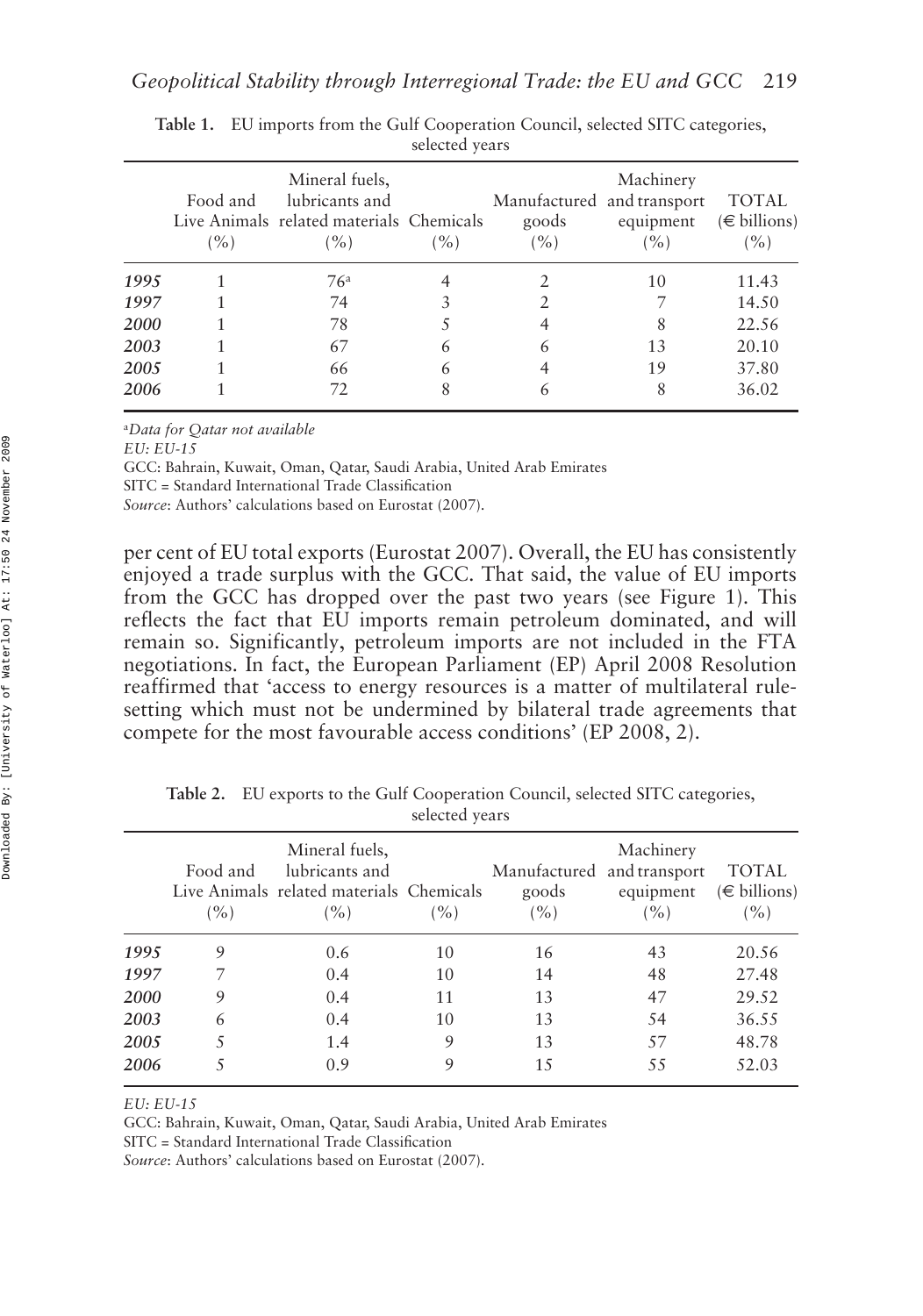

**Figure 1.** EU trade with the Gulf Cooperation Council, 2002–2006. *Source*: Authors' calculations based on Eurostat (2007).

An EU–GCC FTA is not likely to change trade flows or the composition of mutual trade to a large extent. According to a comprehensive study of the issue by Price Waterhouse Coopers (PWC) (financed by the Commission), it is the GCC — not the EU — that stands to gain the most from a FTA (PWC 2004, 105). For instance, an FTA may noticeably improve economic welfare in the GCC, with aggregate welfare gains of 2.7–2.9 per cent; however, the FTA would not have nearly as major an impact on the EU's economy (PWC 2004). With respect to the EU, the study reports that trade diversion effects and the decline in tariff revenues may even result in a negative net trade creation and negative change in economic welfare (\$US1,039.7 million and \$US1,624 million, respectively). Given the size of the European economy, however, these effects would not have a noticeable impact on the overall economic performance of the EU (PWC 2004, 114–15, 291, 293).

The PWC study is slightly more optimistic about the EU's gains than an academic one conducted by Baier and Bergstrand (2004). The latter suggest that net trade creation for the EU under a new EU–GCC FTA would amount to approximately 2 per cent of EU international trade, whereas for the GCC it may be more than 10 per cent of its total foreign trade. Clearly, the GCC would derive more benefits from the proposed FTA than would the EU. Changes in EU imports from the GCC would be mostly a result of fluctuations in oil prices and not the applicable tariffs. European exports to the GCC are also unlikely to change substantially, since major export products (such as airplanes or capital goods) are already exempt from tariffs, and consumer goods (especially luxury goods such as automobiles and designer clothing) are not considered price-sensitive in the Gulf (Wilson 2005, 12–13). The EU may, however, gain greater access to markets in West Asia (through Dubai) and more opportunities for investment in services as a FTA with the GCC matures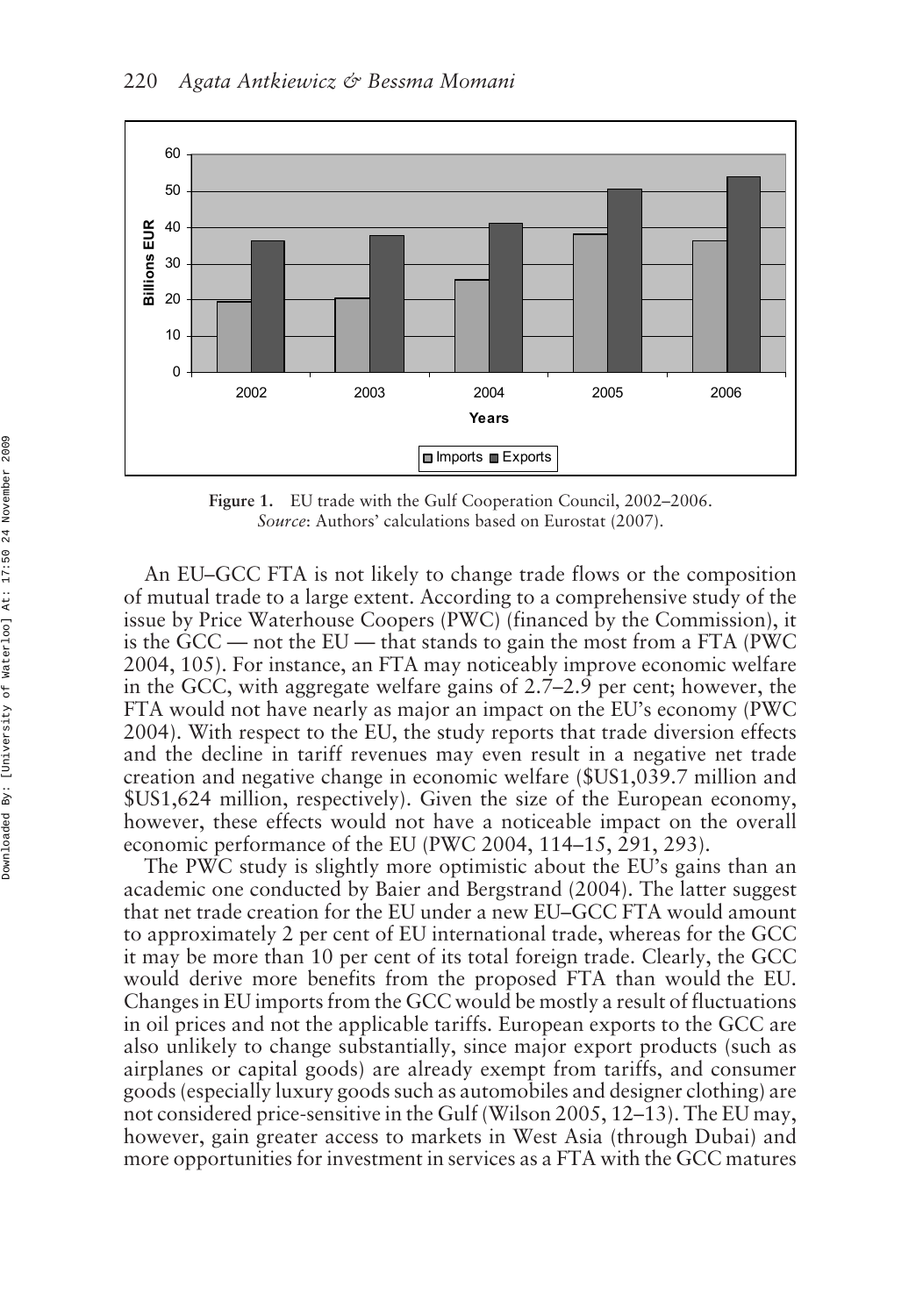(Wilson 2005). An interview with a Commission official suggests that trade gains in goods are, indeed, limited due to the already low tariffs, but gains in services and investment may present opportunities in the future. Investment and services are still being discussed.2

In sum, trade (or overall welfare) creation is not a convincing explanation for why the EU continues to negotiate a FTA with the GCC. Trade patterns, albeit complementary, have been stable and no significant changes in the composition of trade are expected to result from an EU–GCC FTA. If not for trade creation, why is the EU continuing to negotiate a FTA with the GCC?

#### **Explaining EU Motives for Negotiating with the GCC**

Interregionalism — connecting regions through political, social and, most importantly, economic ties — has been a growing phenomenon in recent years. Some argue that regionalism is a form of 'new multilateralism' (Cox 1997) that is an appealing way for states to deal with complex global governance by pooling state sovereignties (Hettne and Soderbaum 2000). Regionalism is not a phenomenon that will abate; instead, it will flourish because it is a means for states to ensure continued access to globalization in the context of multipolarity and the rise of transnational, non-state actors and global forces that are challenging the original functions of the state (Hettne and Soderbaum 2000). Moreover, since 9/11, interregionalism has offered a convenient forum for interregional dialogue on larger political issues, such as terrorism and financial laundering, leaving more time for 'targeted aims and focussed bargaining' (see Gilson 2005, 322). Regions, then, have emerged as important political actors in international relations, with unique preferences and motives that need to be better understood.

The EU is, by far, the most integrated and sophisticated regional actor in global governance. Since the 1990 Maastricht Treaty, the EU has accelerated its drive toward interregional agreements.3 What has motivated the EU to forge interregional trade agreements? Aggarwal and Fogarty (2004) provided the most comprehensive empirical and theoretical study of the issues and have argued that the EU is motivated to negotiate interregional agreements for four reasons of varying importance: bureaucratic interests; pluralist domestic pressure; ideational interest; and geopolitical motives. In the following sections, we consider the importance of each of these four factors as a means of explaining the recent EU–GCC FTA negotiations.

#### *Bureaucratic Interest*

Aggarwal and Fogarty (2004, 59) suggested that the Commission, which has the ultimate authority to negotiate trade agreements, may use interregionalism to boost its bureaucratic power within the EU. Tensions between the Commission and the Council of Foreign Ministers can create a power struggle between the technocrats and the politicians. Because the EU is limited by its own 'capability–expectation gap' — that is, it produces more common statements on foreign policy matters than it could conceivably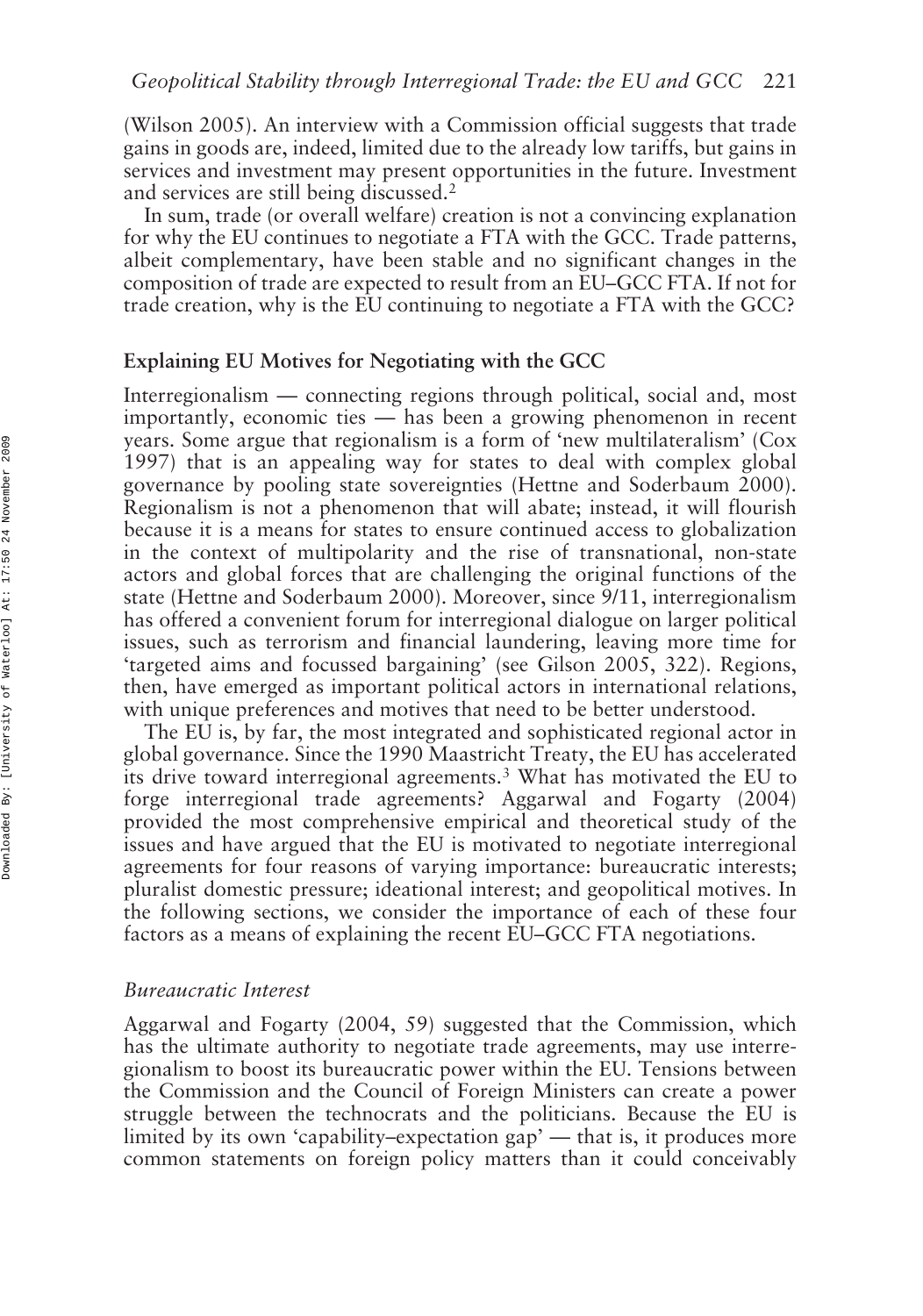implement or pursue effectively — the Commission overcompensates to enhance its bureaucratic control by advancing international trade. Put another way, the lack of a clear designated leader to represent the EU in international affairs, juxtaposed with the clear authority of the Commission over trade policy, invariably results in an emboldened Commission (see Reiter 2005, 148). Tensions between the Commission and the Council over competencies and positions to be taken in trade negotiations have been frequent. We will demonstrate, however, that such an explanation is less than convincing because member states have not contested the EU– GCC FTA.

There is, indeed, strong evidence of Council and Commission agreement on many issues related to the GCC, and these shared positions can be found in their official statements. In 1995, for instance, the Commission issued a communiqué suggesting a number of measures to strengthen EU– GCC relations, including the establishment of regular political dialogue and strengthened economic cooperation. Semi-annual meetings of senior officials were recommended to discuss 'shared political and security interest' (EU Commission 1995, 2). The document stressed the need to 'open new areas of cooperation and promote increased reciprocal knowledge and understanding' (3). The Commission also recommended that the Council 'reaffirm the strategic importance of a strong GCC regional group and its commitment to the development of a strong EU–GCC relationship' (3). Shortly after the release of this document, the Council of EU Foreign Ministers followed up by asking the Commission to open a permanent delegation in Riyadh (Saleh 1999, 60).

Similar statements of support for the EU–GCC FTA have been issued by the Council. In 2003, the Council requested that the presidency and the secretariat (High Representative), in coordination with the Commission, present recommendations on a strategy for the Middle East (ME) to 'further contribute to promote peace, prosperity and stability in the region' (EU Commission 2003, 1). Shortly after, the Commission's interim report suggested a need for a broader agenda that would reflect 'the strategic significance of the countries involved' (EU Commission 2004, 8). The suggestions were subsequently included in the president's official statement regarding EU relations with the ME and further recommended to the Council for endorsement.

Members of the EP have also shown strong support for the proposed FTA, calling also for an increase in the range of issues to be addressed. For example, a parliamentarian in June 2001 actually stressed the increasing importance of the GCC to the EU, arguing that the member states 'have a considerable interest in ensuring that … the planned EU/GCC free trade area can be carried into effect' (EP 2001). The EP Resolution of 24 April 2008 again stressed the importance of concluding the agreement with the GCC: '[EP] calls on both parties to make substantial advances in negotiations on the topics still outstanding before the EU–GCC Ministerial summit of 26 May 2008' (EP 2008, 2). The EP also suggests broadening the FTA agenda to include better access for European businesses, more emphasis on political and social dialogue, and more cooperation on environmental and social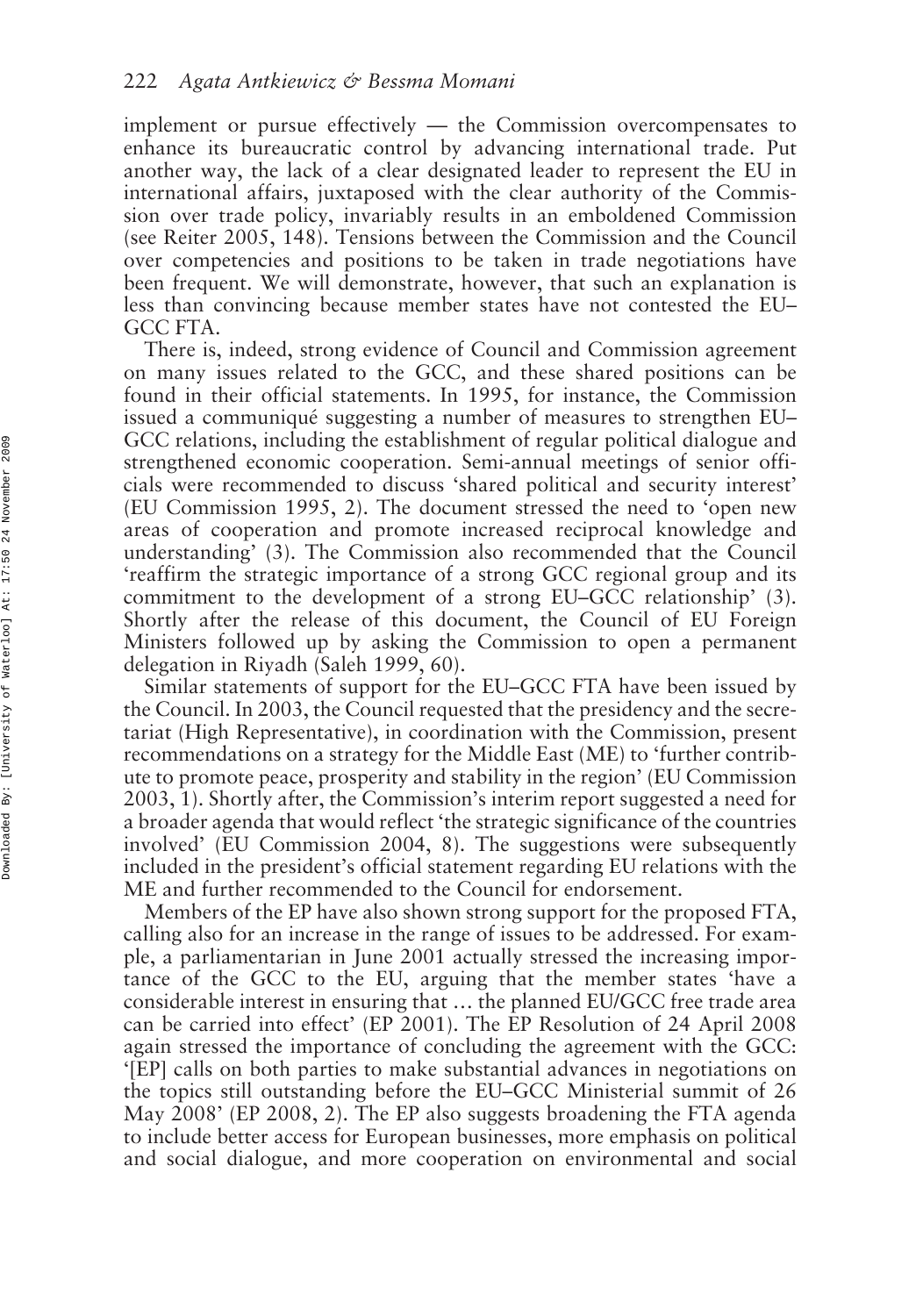standards; it also points to scientific and technological cooperation as 'essential elements' of the agreement (EP 2008, 2). Significantly, in addition to exhibiting a generally positive view of the proposed FTA, the EP has also sought to broaden the Commission's current negotiation mandate to include also non-economic elements that address social and political rights. For example, the EP has raised questions regarding GCC human rights, political liberalization and fighting terrorism. However, in an interview with a Commission official, it was noted that the Parliament and the Council agreed to tackle these non-economic issues through enhanced dialogue with the GCC rather than through 'finger pointing'.<sup>4</sup>

Given the evidence, it is very unlikely that negotiation of the EU–GCC agreement was motivated by the Commission's interest to further its own bureaucratic power. Statements from the Commission, the Parliament and the Council point toward a common interest in greater cooperation with the GCC. The Council, Commission and various national parliaments are in general agreement on the purpose and value of such an agreement. Unlike many of the neighbourhood trade agreements, including those with the Arab Mediterranean and Turkey, there is no evidence of tension within the EU regarding the GCC agreement. In fact, our numerous interviews with Commission officials indicate that Council and Parliament are 'very much interested' in concluding talks with the GCC. One official even pointed out that the support of the Council and Parliament 'is growing stronger' as time passes because they want to conclude the agreement.5 We found no evidence of internal EU squabbling or a battle over the FTA with the GCC. Moreover, Commission officials noted that they feel that they have the full support of the Council.6 Similarly, an EU official noted that the Council has 'no major problems' with the Commission on this agreement.7

Despite agreement on the EU side, a lack of internal coordination within the GCC itself presents some practical considerations that need to be ironed out. As one Commission official noted, these are monarchies with domestic social contracts that are antithetical to the concept of giving supranational authority to the GCC Secretariat<sup>8</sup> (also see Legrenzi 2008). This makes it, as another has put it, 'structurally difficult to come to an agreement'.9 It is these practical considerations — rather than an attempt to aggrandize its own power — that have been the concern of the Commission in its trade negotiations with the GCC.

#### *Interest Groups*

Interest groups can create winning coalitions that shape EU trading preferences. Whereas non-threatened, internationally competitive economic sectors tend to support interregionalism, however, threatened, non-exporting sectors tend to be apprehensive of interregionalism (Aggarwal and Fogarty 2004, 7–9). Busch and Milner (1994) suggested that globalized firms that push for liberalization, and arguably for interregionalization, will include firms that need reciprocal access to liberalized markets in other regions, export firms that have access to domestic policy makers, and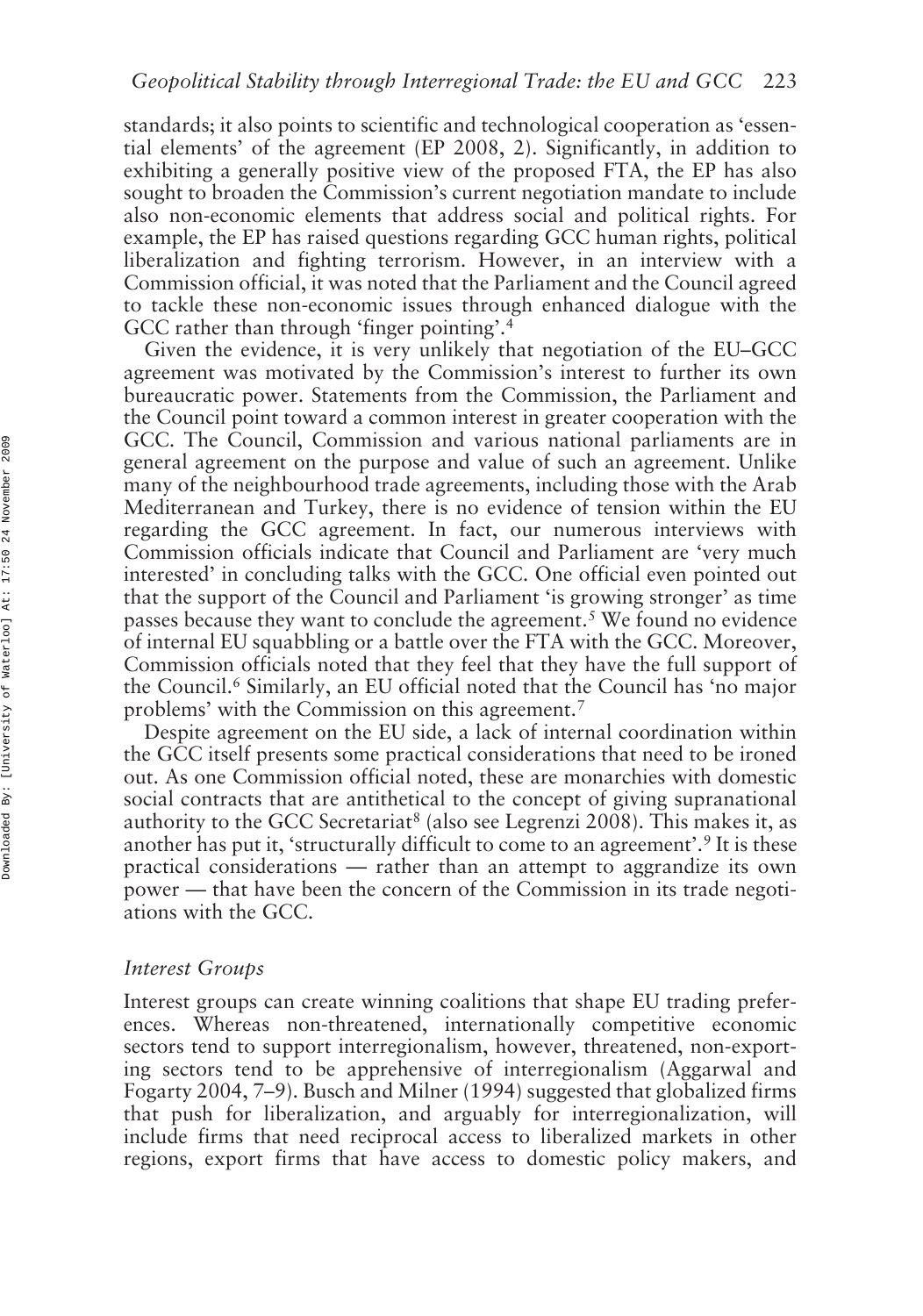transnational firms that need improved access to subsidiaries. In contrast, those opposing liberalization, and invariably also interregionalization, include domestic producers who are unable to compete with imported products, trade unions, those tied to the military–industrial complex, and intellectuals and national activists (Solingen 1997). Moreover, civil-society groups, such as environmentalists and human rights activists, can be influential in opposing interregionalism or may push for adequate safeguards in an agreement (Aggarwal and Fogarty 2004, 22). This domestic pluralist approach suggests that interest groups in the EU play an important role in determining EU trading preferences, particularly, as Meunier (2005, 47) argued, 'in the absence of fundamental structural asymmetries between two partners, it may be the evolution of their domestic and international institutional contexts that determines their respective bargaining power, and ultimately their level of success, in international trade negotiations'. The interest group explanation of what might be motivating the EU towards an EU–GCC agreement would suggest that societal actors are attempting to shape European trade preferences by lobbying the Commission or the EU member states (see Dur 2008). In our view, however, such an explanation may be less convincing in this case.

Based on the sectoral breakdown of existing EU–GCC trade patterns and expected trade flows (Tables 1 and 2), we identify a number of issue areas where EU interest groups may have held strong preferences and exerted influence on the EU in the negotiations with the GCC: aluminium; banking, finance and investment; and petrochemicals. A Commission official confirmed in an interview that interest groups from these three sectors are in continuous contact and discussions with the Commission on the negotiations with the GCC.10

One of the core issues in the talks was the question of aluminium imports to the EU. The EU had resisted removing duties on GCC aluminium products for a number of years. The GCC, particularly Bahrain, has become a significant producer of world aluminium; currently it is responsible for 5 per cent of total world production, and this is expected to increase to 10 per cent by 2010 (AMEInfo 2006). Domestic demand for aluminium products in the EU exceeds its production capacity. Therefore, the GCC's high production capacity, coupled with its low domestic consumption, means that it enjoys a high trade surplus with the EU in aluminium products. Price Waterhouse (2004, 190) estimated that GCC aluminium exports to the EU could potentially increase by 7.5 and 11.5 per cent. Given the GCC production capacity and the current trade flows with the EU, there appears to be potential for increased exports to the EU, especially if the existing tariffs are abolished. The GCC has complained that the 6 per cent EU duty on aluminium products has been a major constraint on GCC's exports.

EU consumers of aluminium have therefore lobbied the Commission to remove its duty on aluminium imports. The Federation of Aluminium Consumers in Europe (FACE), with support in the Czech Republic, Austria, Belgium, Greece, Ireland, Italy, Sweden and Poland, argued in September 2005 that the duties on aluminium burdened their downstream aluminium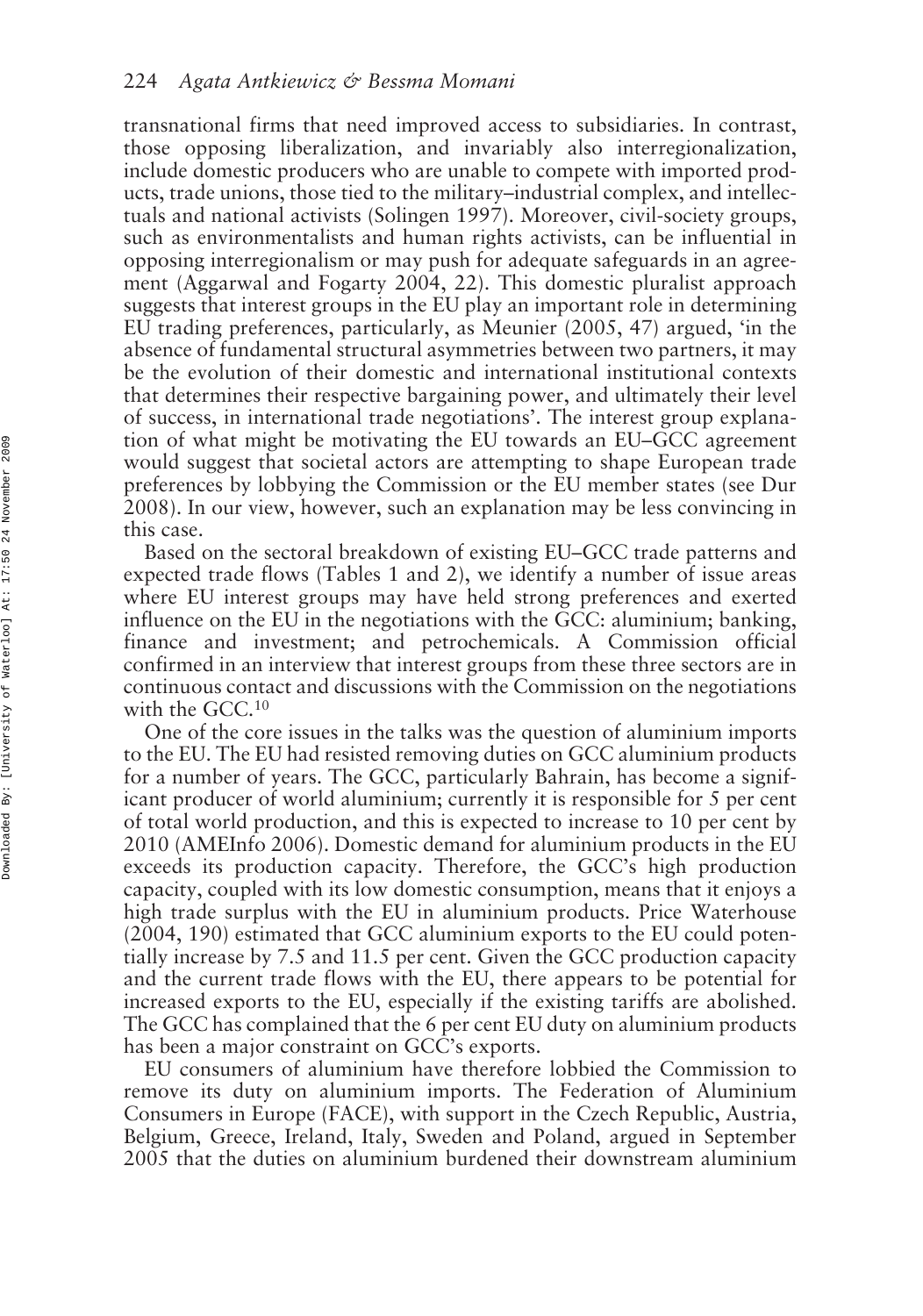industries (Kassakovich 2005). The Commission, however, resisted FACE pressures for a number of years. An EU official was quoted as saying, 'There are no negotiations with FACE. [The] Commission advised member states that it would be unwise to change the duty. Of course, we have an open eye and see the problem, but the balance is on keeping the duty' (quoted in Kassakovich 2005). Mandelson further supported the EU position by stating that 'from a trade policy perspective, this duty has to be assessed in the wider context of ongoing bilateral and multilateral trade negotiations. The Commission is paying due attention to this question and is doing its utmost to find a balanced outcome' (EP 2006). Recent reports suggest that the EU has agreed to cut its tariffs on both non-alloyed and alloyed aluminium products and to introduce a transition period of upheld tariffs for four years on selected products (Platts 2007). Although the EU maintains that it did not succumb to FACE's pressure, it does appear to have made a concession on this issue.

The EU's investment, financing and banking industries have a great interest in penetrating the GCC market. Along with the USA and Japan, EU member states are among the top three foreign investors in the Gulf (see Table 3 for FDI stocks). The EU states are also the GCC's second destination for outward investment both in the industrial sectors (refining and automotive fuels) and

|                                  |             | <b>EU FDI</b> outward stocks |           |           |           |           |  |  |
|----------------------------------|-------------|------------------------------|-----------|-----------|-----------|-----------|--|--|
|                                  | 2001        | 2002                         | 2003      | 2004      | 2005      | 2006      |  |  |
| GCC                              | 8,207       | 8,816                        | 8,651     | 12,002    | 14,187    | 14,806    |  |  |
| <b>OECD</b>                      | 4, 104, 615 | 4,096,806                    | 4,445,535 | 4,981,275 | 5,400,849 | 5,900,720 |  |  |
| <b>NAFTA</b>                     | 1,028,824   | 870,827                      | 858,604   | 936,592   | 992,075   | 1,097,032 |  |  |
| <b>ASEAN</b>                     | 67,745      | 61,394                       | 72,206    | 75,261    | 82,838    | 89,763    |  |  |
| World                            | 4,763,230   | 4,754,959                    | 5,150,330 | 5,804,092 | 6,342,298 | 7,020,768 |  |  |
| GCC Share in EU<br>Total $(\% )$ | 0.17        | 0.19                         | 0.17      | 0.21      | 0.22      | 0.21      |  |  |

**Table 3.** EU foreign direct investment stocks 2001–2006, selected partners (€million)

|                                  | <b>EU FDI</b> inward stocks |           |           |           |                     |           |  |
|----------------------------------|-----------------------------|-----------|-----------|-----------|---------------------|-----------|--|
|                                  | 2001                        | 2002      | 2003      | 2004      | 2005                | 2006      |  |
| <b>GCC</b>                       | 10,035                      | 9,456     | 14,583    | 10,009    | 11,031              | 22,956    |  |
| <b>OECD</b>                      | 3,602,351                   | 3,734,837 | 4,041,345 | 4,625,622 | 5,122,022 5,700,229 |           |  |
| <b>NAFTA</b>                     | 789,611                     | 736,625   | 760,299   | 919,882   | 958,852             | 1,042,074 |  |
| <b>ASEAN</b>                     | 16,782                      | 17,592    | 21,034    | 22,204    | 29,380              | 41,123    |  |
| World                            | 3,862,428                   | 4,000,899 | 4,454,940 | 5,046,028 | 5,592,252           | 6,280,858 |  |
| GCC Share in EU<br>Total $(\% )$ | 0.26                        | 0.24      | 0.33      | 0.20      | 0.20                | 0.37      |  |

EU: EU 25

GGC8: GCC +Yemen and Iraq

*Source***:** Eurostat, http://epp.eurostat.ec.europa.eu.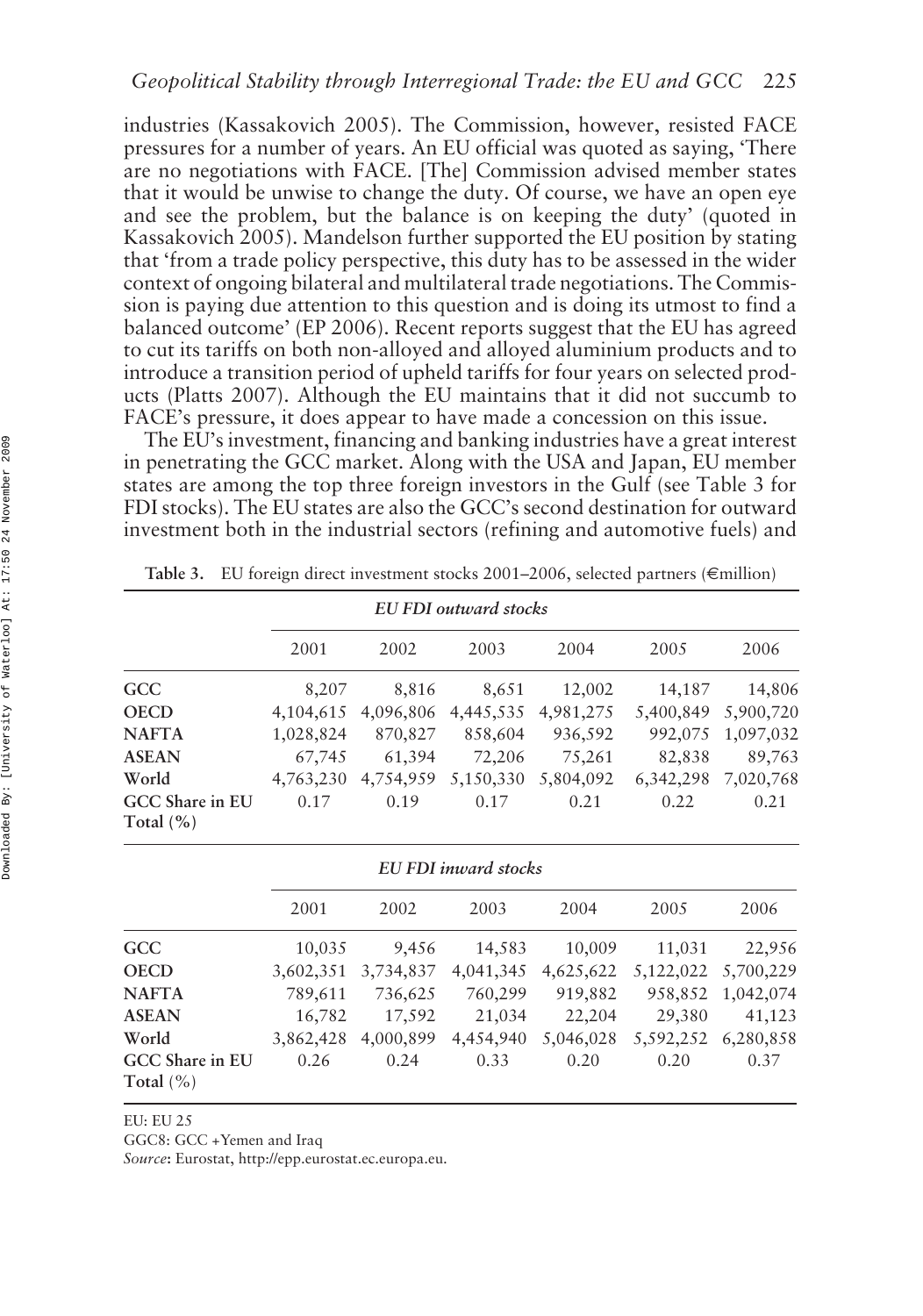in portfolio investments (deposits, bonds and equities) (Furtig 2004, 30). The EU's key needs in investment negotiations with the GCC involve easing the GCC's strong restrictions on foreign ownership faced by international investors in many sectors, reducing heavy government involvement in the GCC economies, and getting the GCC to embrace investment protection and guarantees criteria. There have been some developments, however, in allowing complete foreign ownership in select free zones, particularly in the United Arab Emirates' fifteen zones (for example, Dubai International Financial Centre, Jebel Ali Free Zone, Hamriyah Free Zone, Ajman Free Zone, and Ras Al Khaima, to name a few). Under World Trade Organization (WTO) recommendations, the United Arab Emirates (UAE) has also pledged to revise its Companies Law by the end of 2008 to allow foreign ownership of Emirati companies, but only in the services sector, healthcare and education. Nevertheless, preferential policies for government procurement still permeate the Gulf — most notably in Saudi Arabia — and many countries still require that a portion of public tenders be subcontracted to local companies (*Khaleej Times* 2005). For example, foreign ownership in import and distribution businesses remains prohibited in most of the GCC. Similarly, GCC governments have firm control over the search for, and the recovery and production of, crude oil and natural gas — the region's greatest source of revenue (Siddiqi 2007). Moreover, despite some movement in the UAE, other GCC countries still impose equity caps on foreign investment (in some cases up to 49 per cent on locally operated enterprises) outside of designated free trade zones, and most require a local partner. Others limit foreign ownership to minority stakes only. Despite some progress, there is a distance to go before European businesses enjoy unfettered investment access in the Gulf.

A number of EU industries joined forces through Business Europe (formerly UNICE) to reassert EU business priorities in developing the multilateral regulating framework on FDI, services, intellectual property rights and competition. Business Europe has argued that 'as a minimum, future EU FTAs should insist that partner countries sign up to the disciplines of the WTO government procurement agreement' (UNICE 2006, 1, 7). Business Europe stated its preferences to liberalize investment through multilateral agreements at the WTO. While all GCC countries have acceded to the WTO, none of them is party to the WTO-based plurilateral Agreement on Government Procurement (GPA). We suggest that Business Europe has not effectively swayed EU negotiations away from the GCC despite the fact that none of the GCC states is a party to the GPA. Furthermore, based on an interview with a Commission official, Business Europe has in fact been 'supportive' of the trade agreement with GCC, but wants improved 'state of play'.11

In the petrochemical sector, the GCC has a strong interest in gaining access to the EU market. The GCC countries have tried to move away from relying on basic petroleum exports and move into the production of processed, high value-added petrochemical products. The EU, however, has enjoyed a considerable technical advantage in processing petroleum into petrochemicals. Subsequently, the GCC would like to expand its petrochem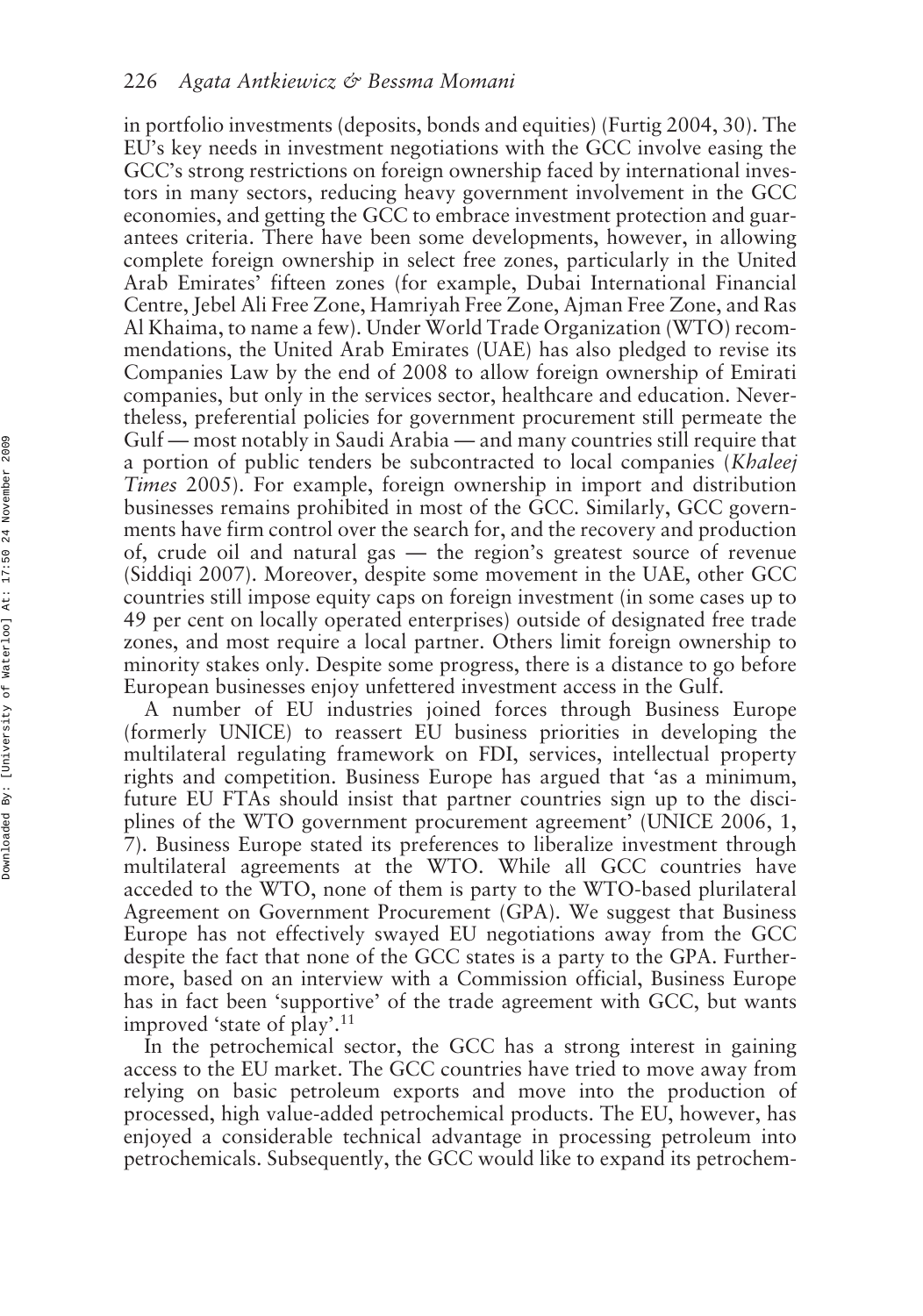ical exports to the EU through a FTA in hopes of scale-expansion effects on the petrochemical industry within GCC countries (PWC 2004, 164). This would require a substantial decrease of trade barriers faced by GCC exports to the EU; trade barriers in the EU are currently higher than those in the USA or Japan. For a number of years, a controversial issue in the EU–GCC FTA negotiations has been the 'double-pricing' of raw materials by some GCC governments (especially Saudi Arabia). Double-pricing allowed domestic producers to enjoy petroleum prices that were up to 30 per cent lower than the export price and that, in effect, subsidized GCC industrialization.

The EU petrochemical lobby, in the form of the European Council of Chemical Manufacturers' Federation (ECCMF), wanted to protect its industry from GCC-refined products. Specifically, European petrochemical producers wanted to charge the Saudi government with anti-dumping measures. The ECCMF were backed by influential EU labour unions, who demanded protection against competitive imports from the oil-rich countries (Saleh 1999). As early as 1990, the ECCMF met with the Commission to present its views on the FTA. The meeting ended with some 'divergences of opinion', but the EU stood firm that the Commission would have the ultimate say in the matter (see Agence Europe 1990). The influence of the EU's petrochemical lobby continued to diminish throughout the 1990s and the EU was able to make some compromises on the issue (Nonneman 2006, 17). Moreover, Escribano (2005, 11) argued that, in 2005, Saudi Arabia was set to agree to remove its differential pricing in exchange for the removal of EU duties on GCC aluminium and petrochemicals. Saudi Arabia, however, gained some leeway when it was granted accession to the WTO despite its double-pricing. Saudi Arabia convinced WTO members that domestic prices were lower because of added costs to exports: pipeline transportation, refrigeration, storage and terminal facilities (see Milmo 2006). The WTO ruling dealt a further blow to the ECCMF lobby. The ECCMF lobby group could not effectively dominate the EU agenda on petrochemicals, nor did it ultimately get its preferences.

In sum, we find mixed evidence for interest group influence on EU negotiating positions during the FTA talks. This is probably not surprising, since, as we have observed above, the commercial importance of a FTA for the EU is quite limited. It also coincides with Zimmermann's (2008) findings, which suggest that in the absence of strong positive or negative impacts on EU groups as a result of trade talks, broader geopolitical or normative concerns will shape EU preferences.

#### *EU's Ideational Motives*

In general, the EU's negotiating strategy has been motivated strongly by its desire to export its regional model to other parts of the world. In working towards interregional agreements, the EU achieves two purposes: it helps to foster an EU identity and strengthen internal cohesion, while at the same time also projecting a European model of regional integration that others will want to emulate and adopt (Grugel 2004). The EU acts as an 'intra-regional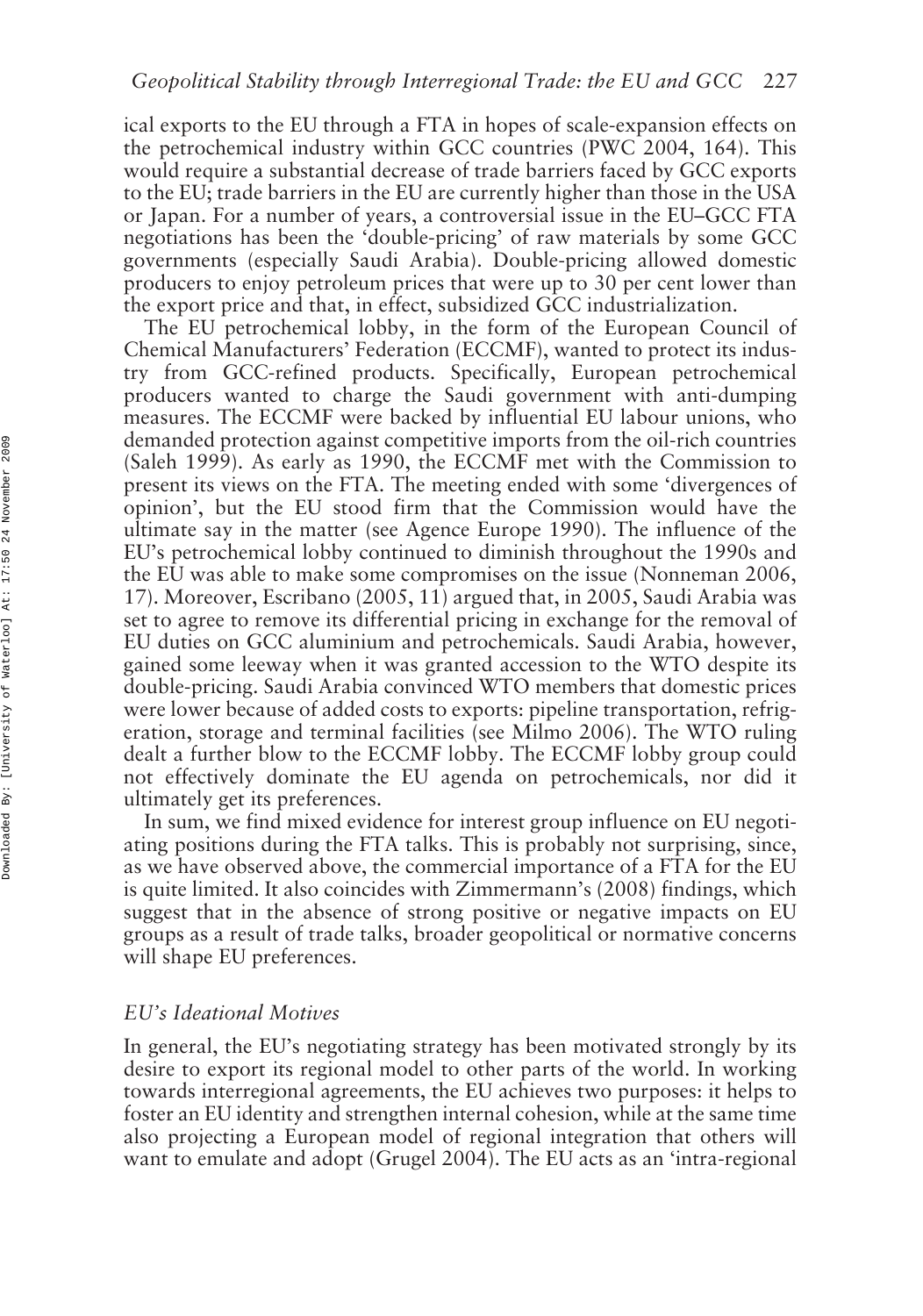mobilizing agent' by helping other regions create a heightened sense of regional consciousness (Higgott 1994, 368). The EU has argued that intraregional cooperation produces internal peace dividends, and it therefore supports exporting the concept of regionalism to other areas as a way of promoting political stability (Smith 2002, 26). Accordingly, the EU placed deeper GCC intraregional integration as a condition to signing a FTA (Escribano 2005, 10).

Insisting on deeper GCC intraregional integration as a signing condition served the EU's pragmatic and ideational interests. According to a Commission official, the Commission is 'trying to promote GCC integration' for practical and political reasons. On the practical point, their insistence on GCC intraregional integration and harmonization were put in place to make EU negotiations with the GCC less cumbersome, enabling it to talk with just one entity as opposed to six. Specifically, and as early as 1991, the EU placed GCC CU integration as a condition of furthering talks. The GCC faced a number of challenges in this area, however. To achieve a CU, the GCC had to remove customs borders and allow goods to be moved uninterrupted within the region. This, however, required improving regional coordination at the point of entry into the GCC and delegating authority to national authorities to maintain GCC agreements. The UAE, a trade-dependent economy with port services that catered to many other GCC members, favoured a reduction in tariffs to stimulate its economy, but Saudi Arabia, with its stronger and protected industrial sector, favoured higher common tariffs (Momani 2007b). In its 1999 meeting, the GCC announced its intention to create a CU by 2001, but the CU was delayed until 2003 (in force in 2005). Ultimately, the GCC agreed to a common external tariff (5 per cent on most imported merchandise) and to 'rules of origin' (40 per cent GCC value added and 51 per cent GCC ownership). Thus, the EU pursued intraregional integration to avoid an internal GCC trade diversion that would lead to a hub and spoke situation in the region (Escribano 2005, 10).

On the political point, the EU's rationale for promoting intraregional integration in the GCC is that it would also 'promote peace and stability'.12 In other words, the EU had an ideational motive for the EU–GCC talks: the EU hoped that integration in the GCC would help cement a peace dividend among the members and spill over to other regional actors. This would help to reassert the EU's image as a 'civilian power', one that could export the hope that conflict-ridden regions can reap the benefits of a peace dividend through cooperation and integration — something the EU has experienced first hand. As one Commission official pointed out, the GCC lacks the 'historical experience' in internal coordination and therefore, as another EU official put it, is 'very eager to learn from the EU experience'.13 After all, the EU has experience in improving and modernizing institutions and structures in Eastern Europe. The EU offered to use this experience to teach the GCC.14 Specifically, the GCC has requested EU technical assistance on subsidies, competition policies, anti-dumping policies and monetary integration.15 The GCC is interested in copying certain aspects of EU integration, but, as an EU official noted, 'the GCC does not have the ambition to be very integrated …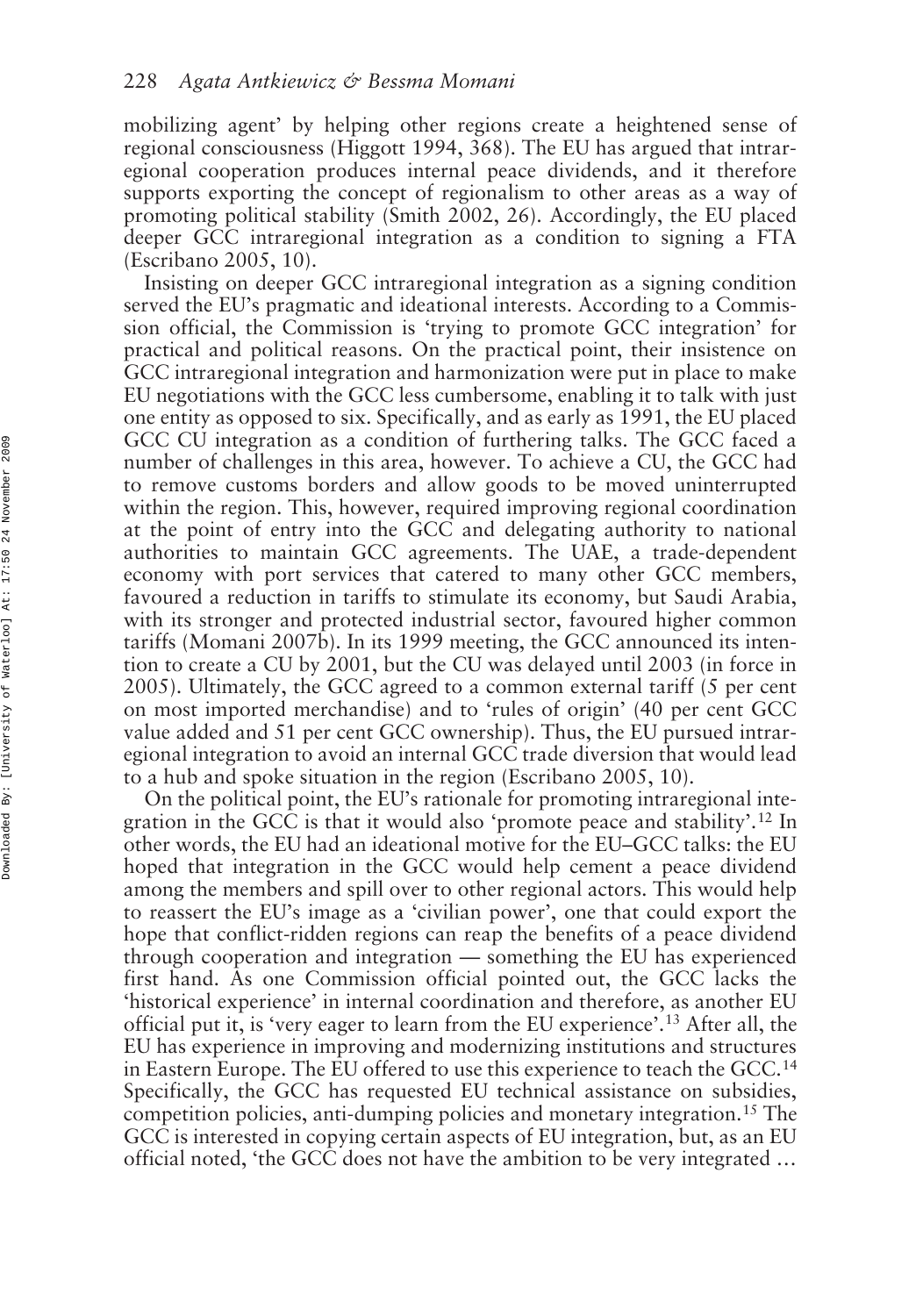after all, the elite will not give up easily'.16 In other words, the Gulf sheikdoms are reluctant to transfer power to a supranational authority (Legrenzi 2008).

Lore Genand, the Commission representative on the GCC, noted that

concluding a FTA with the Gulf countries will certainly be a significant step in fostering and deepening the relationship between the two regions. … It will be the first 'region to region' FTA and as such, a positive sign in light of the GCC's efforts to push forward in regional integration which, *by virtue of its own experience, the EU considers as an important instrument for peace, stability and prosperity* (Genand 2005, 11, emphasis added).

Similarly, in an interview with a Commission official, it was stated that 'exporting stability to the GCC' is an official EU position.

The EU argued that its trade negotiations with the GCC (and the ME) would be one that follows its south–south–north approach, where regional integration in the south is first encouraged to bring in deep integration, and then a bilateral FTA is negotiated between the region and the EU (EU Commission 2002, 14). The EU argues that efficiency, enhanced competition, improved economies of scale and improved access of foreign direct investment are potential benefits of enhancing south–south regional integration. Moreover, the benefits of north–south integration include 'locking-in of reforms, access to large markets, improved governance, facilitation of FDI flows and technology transfer' (EU Commission 2002, 13). The EU further argues that the south–south–north approach can work in concert with multilateral frameworks and help prevent a hub-and-spoke trading relationship (13). The EU has taken this approach in its dealings with the GCC. Specifically, the EU has tried to promote the inclusion of Yemen into the GCC. So far, the effort is showing signs of success: the GCC signed a cooperation agreement with Yemen in 1984, reaffirming and expanding it in 1997. The EU has looked favourably on the idea of Yemen joining the GCC (Yemen's application has not been accepted by the GCC), particularly because Yemen is isolated from other regional groupings (see EU Commission 2007b).

#### *Geopolitical Motives*

The EU also uses interregional trade agreements to further its geopolitical interests, using trade policy to achieve foreign policy outcomes in geographical regions of perceived importance. Because the EU is a 'civilian power' that is limited by its lack of a coherent foreign and security instrument, it uses trade to achieve foreign policy objectives (see Messerlin 2001, 4). Moreover, the EU has historically used its 'single voice' in trade negotiations to reflect an image of international political prowess (Meunier 2005, 12). Trade policy and interregionalism are, then, the contemporary means used by the EU to build foreign alliances with geopolitically important states (Aggarwal and Fogarty 2004, 13). As Gilson (2005, 32) argued, since 9/11, interregionalism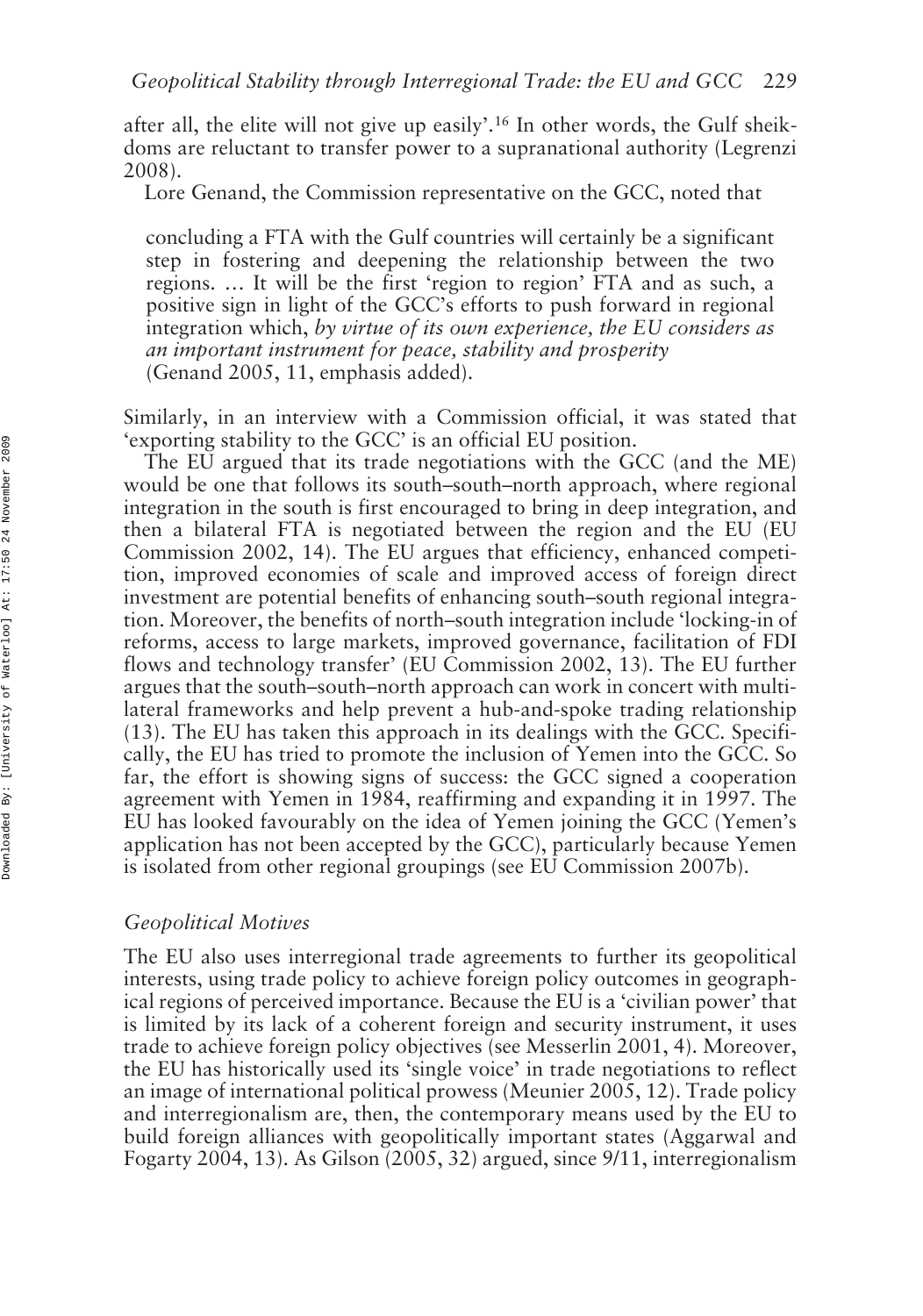has offered a convenient forum for dialogue on larger, political issues, such as terrorism and money laundering. The EU's interest in the negotiations with the GCC could very well be to influence the GCC's foreign and domestic policies so that oil security is achieved.

A geopolitical explanation might also suggest that the EU's motive for negotiating a FTA is, arguably, to counterbalance systemic threats and power discrepancies, particularly where US hegemony is present (see Van Den Hoven 2004, 222). Proponents of the geopolitical model argue that EU trade preferences can be explained by 'international systemic constraint and opportunities' and that the Commission pursues trade when there are threats to Europe's economic and political security and when Europe wants to augment its power as an international actor (Aggarwal and Fogarty 2004, 12). In the case of the EU's negotiations with the GCC, we find corroborated by the timing of the talks and the evidence — that the EU used its trading power to achieve geopolitically favourable ends in the region. This realist take on interpreting EU motives for negotiating trade agreements is supported by similar empirical evidence in the cases of EU negotiations with China and Russia (Zimmermann 2008).

EU–GCC trade negotiations had been dormant until 9/11. Shortly afterwards, talks continued. Both the EU and the GCC both realized that 'they lived in a small world and needed better relations'.17 The EU recognized that, as a civilian power, it needed soft security policies with respect to its relationship with many parts of the world. When asked why the trade talks with the GCC accelerated post-9/11, an EU official noted that 'we cannot send a military force to protect the Gulf, but we can have, on a day-to-day basis, a way to communicate with them'.18

Consequently, the EU's response to the instability in the Gulf after 2003 (caused by the regional consequences of war and instability in Iraq, the reignited Israeli–Palestinian conflict and the diplomatic standoff with Iran over its nuclear programme<sup>19</sup>) was a stepped-up involvement and seriousness in its negotiations with the GCC.20 As Youngs (2006, 175) commented, 'Within official European circles, diplomats reacted to the changed security environment by acknowledging that the EU had seriously neglected the Gulf and must rectify this area of weakness in external relations'. Similarly, to strengthen EU negotiations with the GCC, the EU re-linked the GCC to political concerns in the Arab Mediterranean and the ME as part of its 'Wider Europe' strategy. In an interview with a Commission official, it became clear that the EU hoped that the GCC would use its strong relations with Northern Africa to help address migration issues. Specifically, the EU strategy *vis-à-vis* North Africa is to stem economic migration into Europe by promoting economic development and intra-regional cooperation (Agadir Agreement) in North Africa (Momani 2007a).21

The EU's 2004 strategy paper underscored the link between security and economic cooperation:

There are shared security concerns which we should tackle in a spirit of partnership. … the primary objective of an EU Policy Agenda is to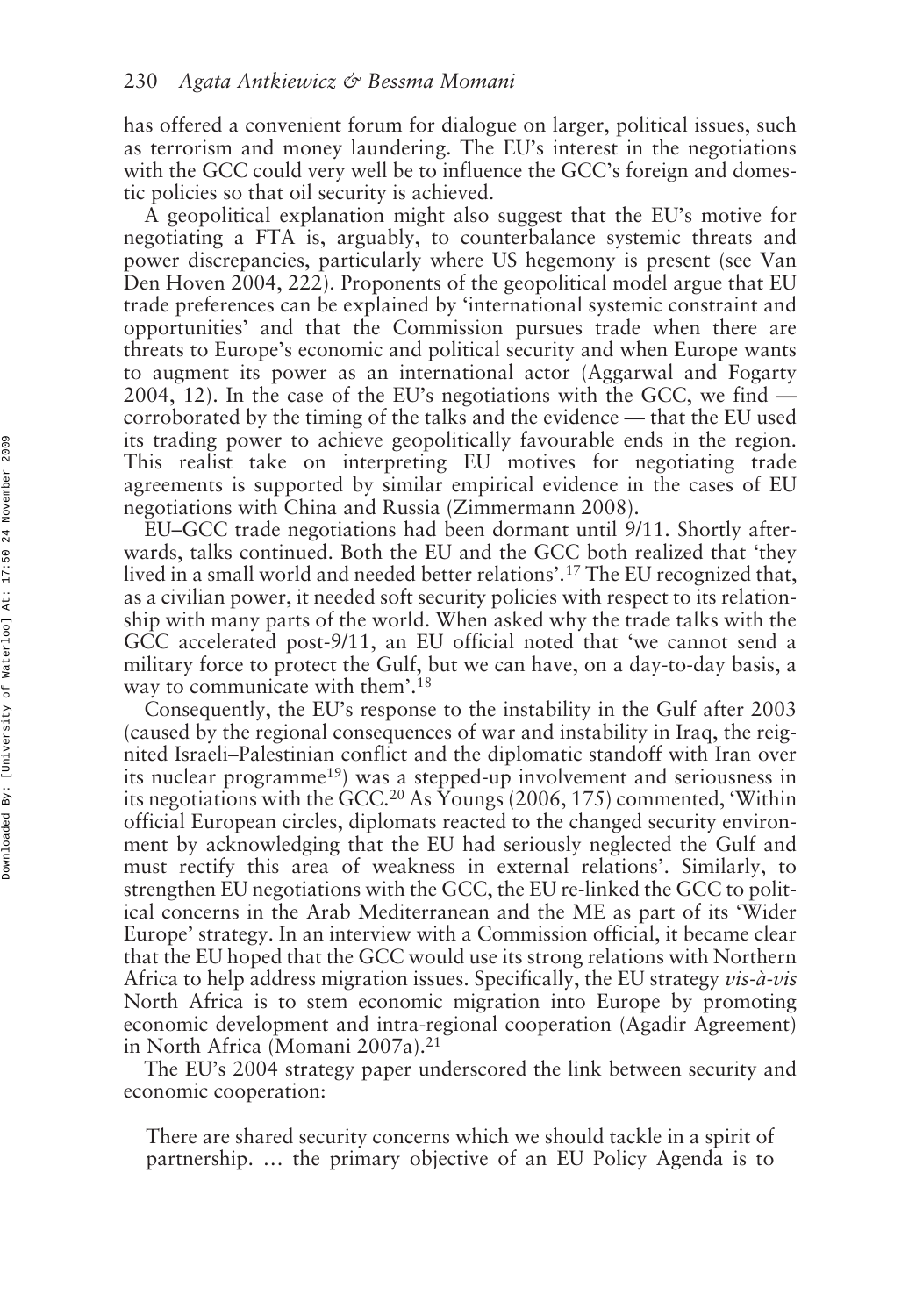promote the development, through partnership, of a common zone of peace, prosperity and progress in the Mediterranean and the Middle East. The goal is to enjoy close and co-operative relations responding as far as possible to demands from within the Mediterranean and Middle East (EU Commission 2004, 6, 8).

Fearful of instability in Iraq and, potentially, in Iran, French officials sought to strengthen relations with the GCC as both a counterweight to US pressure in Iraq and as a means of supporting EU talks with Iran. As French defence minister Michel Alliot-Marie noted, there needs to be a broadening of EU–GCC dialogue to include 'a strategic aspect' (quoted in Koch 2006, 6). Increasing EU–GCC trade and political relations was perceived as a means to counter US hegemony in the Gulf. According to French senator Daniel Goulet,

The US is pursuing a policy that is imposing its view on others or, in the case of the crisis in Lebanon for example, one that does not take a proactive role in solving conflicts. … We would like the GCC countries, as a group, to step in and put its weight behind the EU's. Although we realise that each country in the GCC has its own characteristics, we believe that they complement each other and can form a strong voice together … If the GCC can endorse the EU's stance, it can add significant weight to its initiatives (quoted in Khonji 2006).

In short, an enhanced relationship with the GCC was seen as a means of counterbalancing US supremacy in the region and taking a more proactive role in the region's political future.

The latest flurry of EU interest in accelerating negotiations with the GCC can also be explained by positional competition (see Zimmermann 2008). Within the GCC, there is the political belief that engaging more closely with Europe as the world's soft power would be beneficial to countering the perceived negative effect of US foreign policy toward the region.22 In addition to US political follies in the region, the USA has been pursuing bilateral trade agreements with many countries of the ME (most prominently members of the GCC). It has selected smaller, Western-friendly regimes, while attempting to link them together in its Middle East Free Trade Area (MEFTA) plan (see Momani 2007b). The USA has secured bilateral FTAs with Bahrain and Oman (while negotiations with the UAE have stalled). The American interest in bilateral FTAs with members of the GCC, and not with the region as a whole, has been viewed as an attempt to divide and conquer the region. Saudi Arabia, in particular, as longstanding regional hegemon of the GCC, has viewed the US efforts to sign bilateral FTAs with its neighbours as a threatening gesture to undermine the GCC integration efforts (see Momani 2008). EU Trade commissioner Peter Mandelson laid out the EU's annoyance with the US bilateral FTAs with Bahrain and Oman: 'these agreements risk undermining the proper functioning of the GCC CU and hence the EU–GCC free trade agreement negotiations' (quoted in Ghafour 2005).23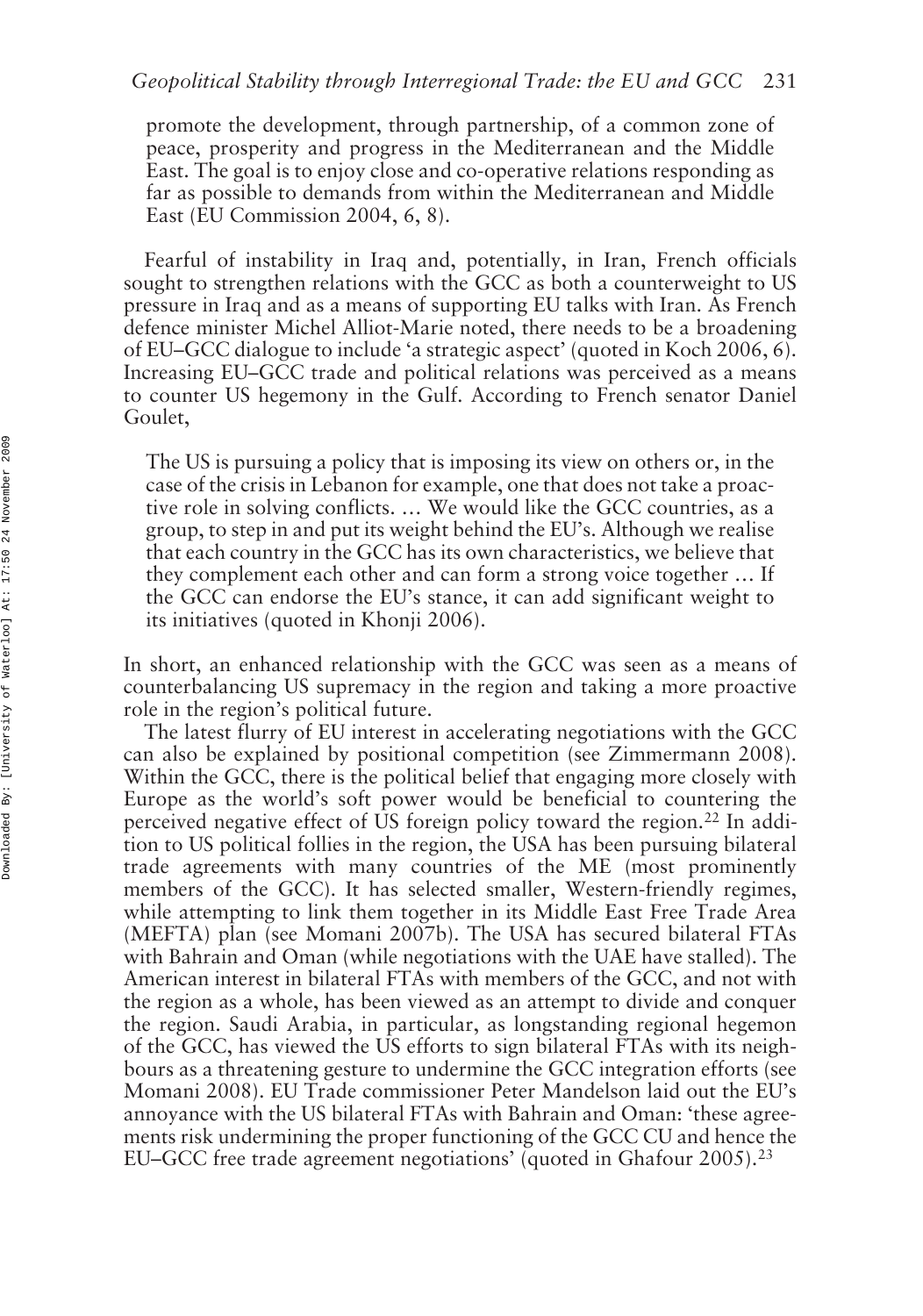Unlike the Americans, the EU did not want to negotiate bilaterally with the GCC states, preferring instead to push first for regional integration among the GCC. In 2005, the EU noted in its joint communiqué with the GCC that 'the EU considers regional economic integration processes as important instruments for peace, stability and prosperity' (EU Commission 2005). The EU position is appreciated in the GCC, although the GCC would prefer even more EU engagement in the region.<sup>24</sup>

#### **Conclusion**

While many studies have attempted to disprove the notion that the EU uses trade policy as an instrument to achieve political ends, these have tended to focus on EU capabilities for concerted action as their starting point. This 'capabilities–expectation gap' thesis is a valid one, but the litmus test for whether the EU uses trade policy to achieve geopolitical ends is in finding out whether agreements are actually creating trade. Failing to pass the test of trade creation as an explanation for EU interests, trade negotiations with the GCC and potentially with other partners must be viewed with some scepticism.

We also found little evidence of a bureaucratic motive in the EU for negotiating a FTA with the GCC. While the GCC is of relatively modest importance compared to the European Mediterranean Partners, ASEAN and Mercosur, we nevertheless found relative agreement in the Council, Commission and even the Parliament in urging an EU–GCC FTA. This muted conversation could be explained by the relative limited trade creation gains to be made by the EU in an agreement with the GCC. Moreover, interest groups were not very active on the issue either, and with exception of aluminium consumer groups, there is little evidence of either strong support or resistance to an EU–GCC FTA.

What then explains EU motives for negotiating an FTA with the GCC? While the GCC not only sits on the largest proven oil reserves in the world, it is also the site of continued geopolitical value to the EU. Since 9/11 and, more importantly, since the failing US-led invasion and occupation of Iraq, the EU has taken a greater interest in the Gulf. It is these authors' opinion that the EU has increasingly realized that it needs strong relations with the Western-friendly regimes of the Gulf and, more importantly, that such a relationship needs to be independent and different from that of the USA.

The EU's decision to negotiate an interregional agreement has helped motivate the GCC to regionalize as well, proving the EU to be an 'intraregional mobilizing agent'. As Javier Solana has stated, the GCC was 'over-armed and under-institutionalized' (quoted in Youngs 2006, 182). As the theory of regionalization argues, pooling its state sovereignties would help the GCC to better manage the pressures of global governance. The EU has viewed both GCC intraregional integration and an interregional agreement with the GCC as measures toward improving geopolitical security.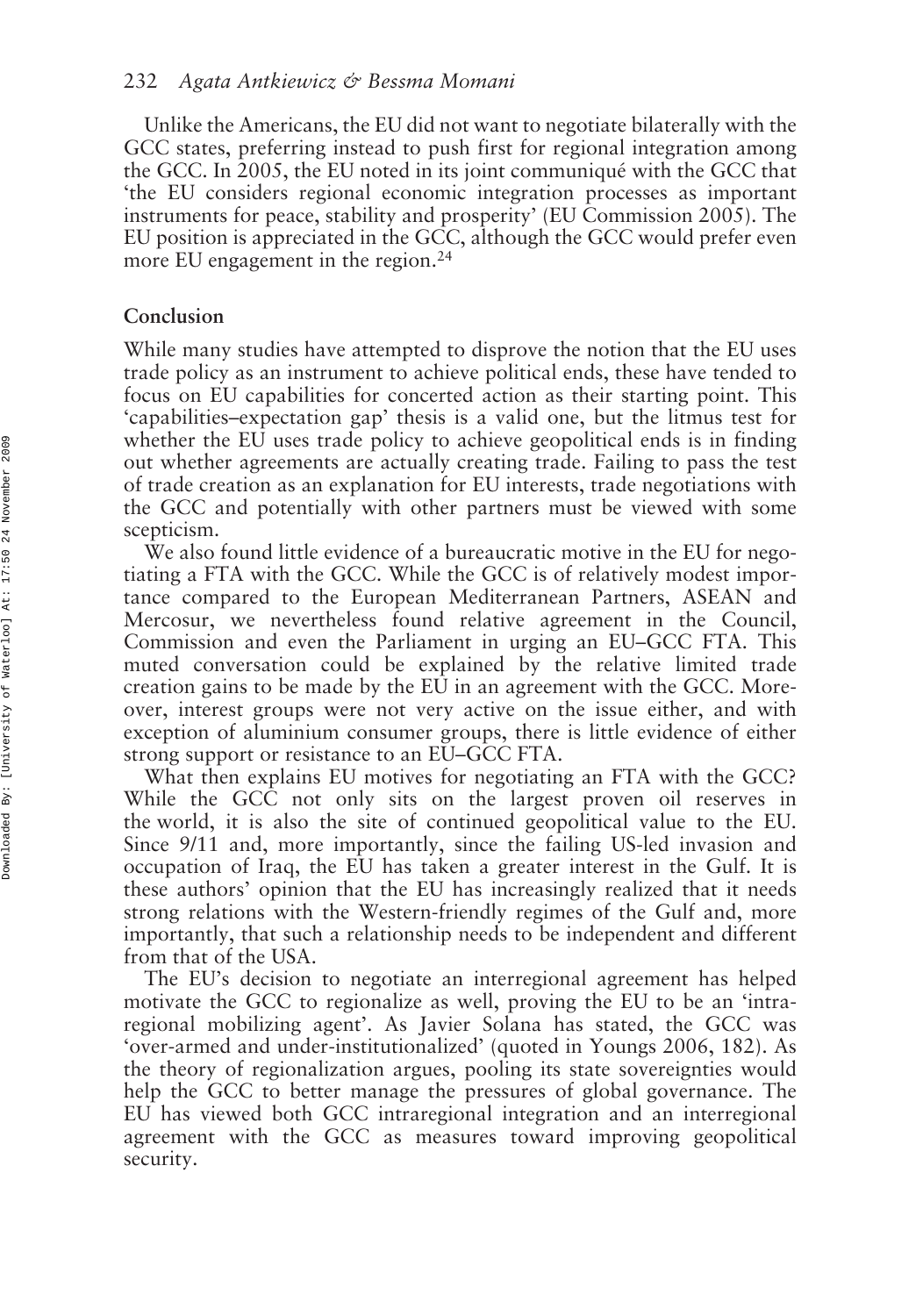#### **Notes**

- 1. Telephone interview with Commission official on 14 April 2008.
- 2. Telephone interview with Commission official on 3 April 2008.
- 3. See Hängii (2005, 35) for a complete list of the EU's interregional agreements.
- 4. Telephone interview with Commission official on 14 April 2008.
- 5. *Ibid*.
- 6. Telephone interviews with two Commission officials on 3 and 14 April 2008.
- 7. Telephone interview with EU official on 13 May 2008.
- 8. Telephone interview with Commission official on 14 April 2008.
- 9. *Ibid*.
- 10. Telephone interview with Commission official on 3 April 2008.
- 11. *Ibid*.
- 12. *Ibid*.
- 13. Telephone interviews with two Commission officials on 3 and 14 April 2008.
- 14. Telephone interview with EU official on 13 May 2008.
- 15. Telephone interview with Commission official on 14 April 2008.
- 16. Telephone interview with EU official on 13 May 2008.
- 17. *Ibid*.
- 18. *Ibid*.
- 19. Based on a telephone interview with EU official on 13 May 2008. The EU hopes that successful completion of the FTA talks with the GCC would provide an incentive for Iran to come into the European fold. Furthermore, it was pointed out that Iran and the EU had started trade cooperation negotiations, but the international communities' concerns with the Iranian nuclear programme had resulted in suspension of the EU–Iran trade talks.
- 20. Telephone interview with Commission official on 14 April 2008.
- 21. In a telephone interview with an EU official on 13 May 2008, it was pointed out that there had been some EU interest in having the GCC finance North African development but the GCC does not seem interested in this idea.
- 22. Telephone interview with Commission official on 14 April 2008.
- 23. Also echoed in a telephone interview with EU official on 13 May 2008.
- 24. Telephone interview with Commission official on 14 April 2008.

#### **References**

Agence Europe. 1990. Petrochemical industrialists meet in Brussels. *Agence Europe* 1, February.

- Aggarwal, V. K., and E.A. Fogarty. 2004. Between regionalism and globalization: European Union interregional trade strategies. In *EU trade strategies: between regionalism and globalism,* eds. V.K. Aggarwal and E.A. Fogarty, 1–40. London: Palgrave MacMillan.
- AMEInfo. 2006. Gulf organization for industrial consulting (GOIC) issues a report on aluminium industry in GCC, 15 April, http://www.ameinfo.com/83043.html.
- Baier, S.L., and J.H. Bergstrand. 2004. Trade agreements and trade flows: estimating the effect of free trade agreements on trade flows with an application to the European Union — Gulf Cooperation Council Free Trade Agreement. European Commission Paper 214, http://ec.europa.eu/ economy\_finance/publications/economic\_papers/2004/ecp214en.pdf.
- Busch, M., and H. Milner. 1994. The future of the international trading system: international firms, regionalism, and domestic politics. In *Political economy and the changing global order,* eds. R. Stubbs and G. Underhill, 259–76. Basingstoke: MacMillan Press.
- Cox, R. 1997. *The new realism; perspectives on multilateralism and world order.* London: Macmillan.
- Dur, A. 2007. EU trade policy as protection for exporters: the agreements with Mexico and Chile. *Journal of Common Market Studies* 45, no. 4: 833–55.
- Escribano, G. 2005. An international political economy view of EU–GCC partnership. Paper presented at the international conference on challenges of economic development for the GCC countries, January 29–31, Kuwait City, http://www.bilaterals.org/IMG/pdf/GCC-EU.pdf.
- EU Commission. 1995. *Improving relations between the European Union and the countries of the Gulf Cooperation Council (GCC).* Brussels: EU, http://aei.pitt.edu/4324/01/001181\_1.pdf.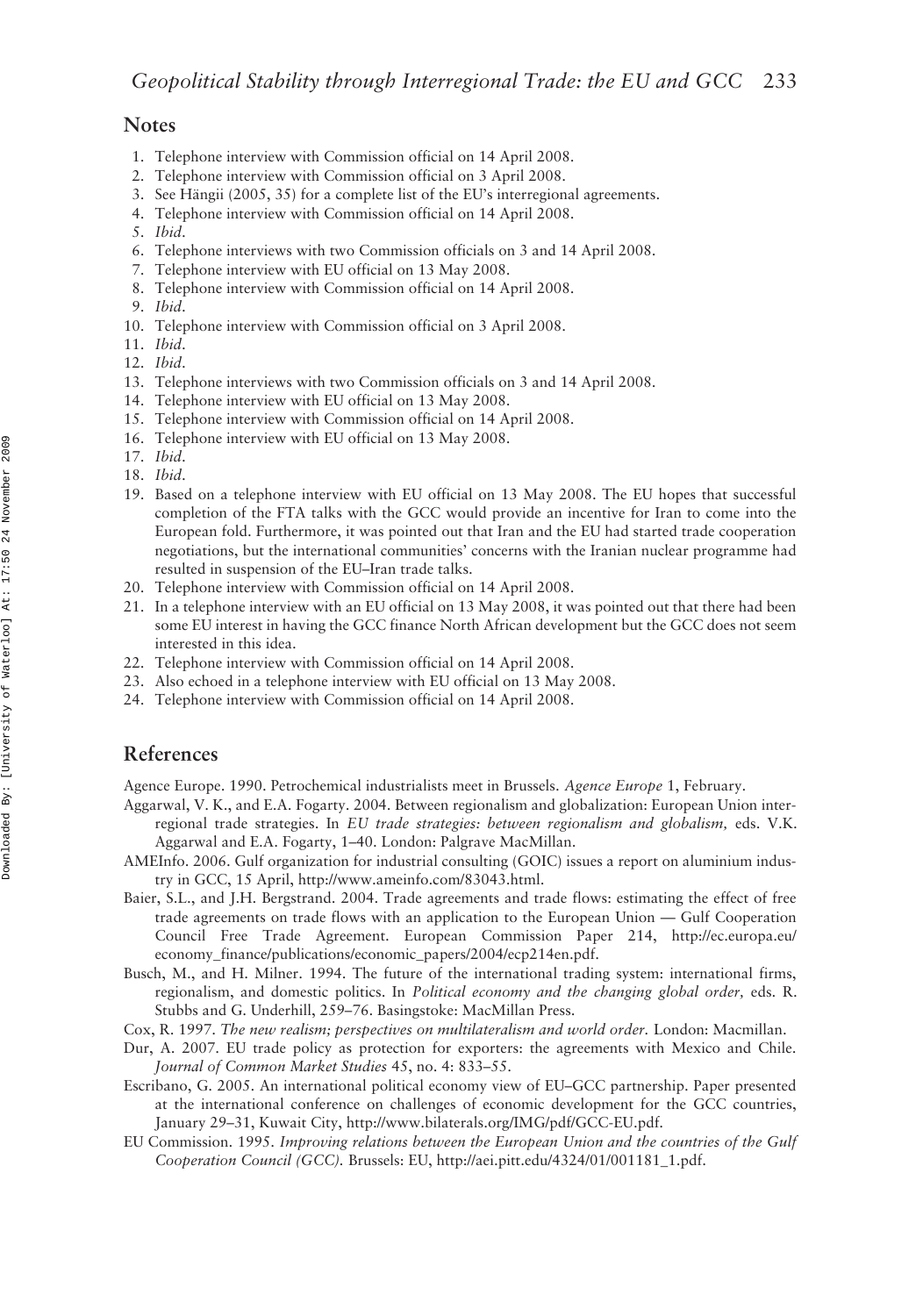#### 234 *Agata Antkiewicz & Bessma Momani*

- EU Commission. 2002. *Communication from the commission to the council and the European parliament: trade and development: assisting developing countries benefit from trade.* Brussels: EU, http://trade.ec.europa.eu/doclib/docs/2004/april/tradoc\_111245.pdf.
- EU Commission. 2003. *Strengthening the EU's partnership with the Arab world.* Brussels: EU, http:// www.medea.be/files/UE\_monde\_arabe\_12\_2003\_EN.pdf.
- EU Commission. 2004. *EU strategic partnership with the Mediterranean and the Middle East.* Brussels: EU, http://register.consilium.eu.int/pdf/en/04/st10/st10246.en04.pdf.
- EU Commission. 2005. *15th GCC–EU joint council and ministerial meeting.* Manama. April 5, http:// ec.europa.eu/external\_relations/gulf\_cooperation/intro/finaldecl\_050405.pdf.
- EU Commission. 2007a. *Mandelson calls for EU–GCCFTA deal to boost Gulf economies.* February 26. Brussels: EU, http://ec.europa.eu/trade/issues/bilateral/regions/gcc/pr260207\_en.htm.
- EU Commission. 2007b. *Yemen European community strategy paper for the period 2007–2013,* http:// ec.europa.eu/external\_relations/yemen/csp/07\_13\_en.pdf.
- European Parliament. 2001. Parliamentary questions, E-1649/01, June 12, http://www.europarl.europa. eu.
- European Parliament. 2006. Parliamentary questions, P-0614/06 and E-0745/06, March 24, http:// www.europarl.europa.eu.
- European Parliament. 2008. European parliament resolution of 24 April 2008 on the free trade agreement between the EC and the Gulf cooperation council. Texts adopted by parliament P6\_TA-PROV(2008)0181. Strasbourg.

Eurostat. 2006. Eurostat. EC, http://trade.ec.europa.eu/doclib/docs/2006/september/tradoc\_113482.pdf. Eurostat. 2007. Eurostat. EC, http://epp.eurostat.ec.europa.eu.

- Furtig, H. 2004. GCC–EU political cooperation: myth or reality?. *British Journal of Middle Eastern Studies* 31, no. 1: 25–39.
- Genand, L. 2005. A view of the FTA from an EU perspective. *GCC–EU Research Bulletin* 2 (June). Dubai: Gulf Research Center.
- Ghafour, A. 2005. GCC, EU to sign free-trade deal by yearend. *Arab News,* April 6, http:// www.arabnews.com/?page=6&section=0&article=61695&d=6&m=4&y=2005.
- Gilson, J. 2005. New interregionalism? The EU and East Asia. *Journal of European Integration* 27, no. 3: 307–26.
- Grugel, J. 2004. New regionalism and modes of governance comparing US and EU strategies in Latin America. *European Journal of International Relations* 10, no. 4: 603–26.
- Hängii, H. 2005. Interregionalism as a multifaceted phenomenon: in search of a typology. In *Interregionalism and international relations,* eds. H. Hänggi, R. Roloff, and J. Rüland, 31–62. New York: Routledge.
- Hettne, B., and F. Soderbaum. 2000. Theorising the rise of regionness. *New Political Economy* 5, no. 3: 457–73.
- Higgott, R. 1994. Ideas, interests and identity in the Asia Pacific. *The Pacific Review* 7, no. 4: 367–80.
- Kassakovich, N. 2005. Europe rejects call by aluminium users to end or reduce 6% duty. *American Metal Market,* September 15, http://findarticles.com/p/articles/mi\_m3MKT/is\_36-4\_113/ai\_n15681 649.
- *Khaleej Times*. 2005. GCC and European Union: 17-year-old FTA negotiations. December 16, http:// www.bilaterals.org/article.php3?id\_article=3281.
- Khonji, T. 2006. United GCC–EU stance vital. *Gulf Daily,* September 14, http://www.gulf-dailynews.com/1yr\_arc\_Articles.asp?Article=155688&Sn=BNEW&IssueID=29178&date=9-14-2006.
- Koch, C. 2006. Effective European role in Gulf security. *GCC–EU Research Bulletin* 4 (February). Dubai: Gulf Research Center.
- Legrenzi, M. 2008. Did the GCC make a difference? Institutional realities and (un)intended consequences. In *Beyond regionalism? Regional cooperation, regionalism and regionalization in the Middle East,* eds. C. Harders and M. Legrenzi, 107–24. Hampshire: Ashgate.
- Messerlin, P. 2001. *Measuring the costs of economic protection in Europe.* Washington DC: Institute for International Economics.
- Meunier, S. 2005. *Trading voices: the European Union in international commercial negotiations.* Princeton: Princeton Univ. Press.
- Milmo, S. 2006. Signed, sealed, almost delivered. *Chemical Market Reporter,* May 8. Reed Business Information Ltd.
- Momani, B. 2007a. The EU, the Middle East, and regional integration. *World Economics* 8: 1.